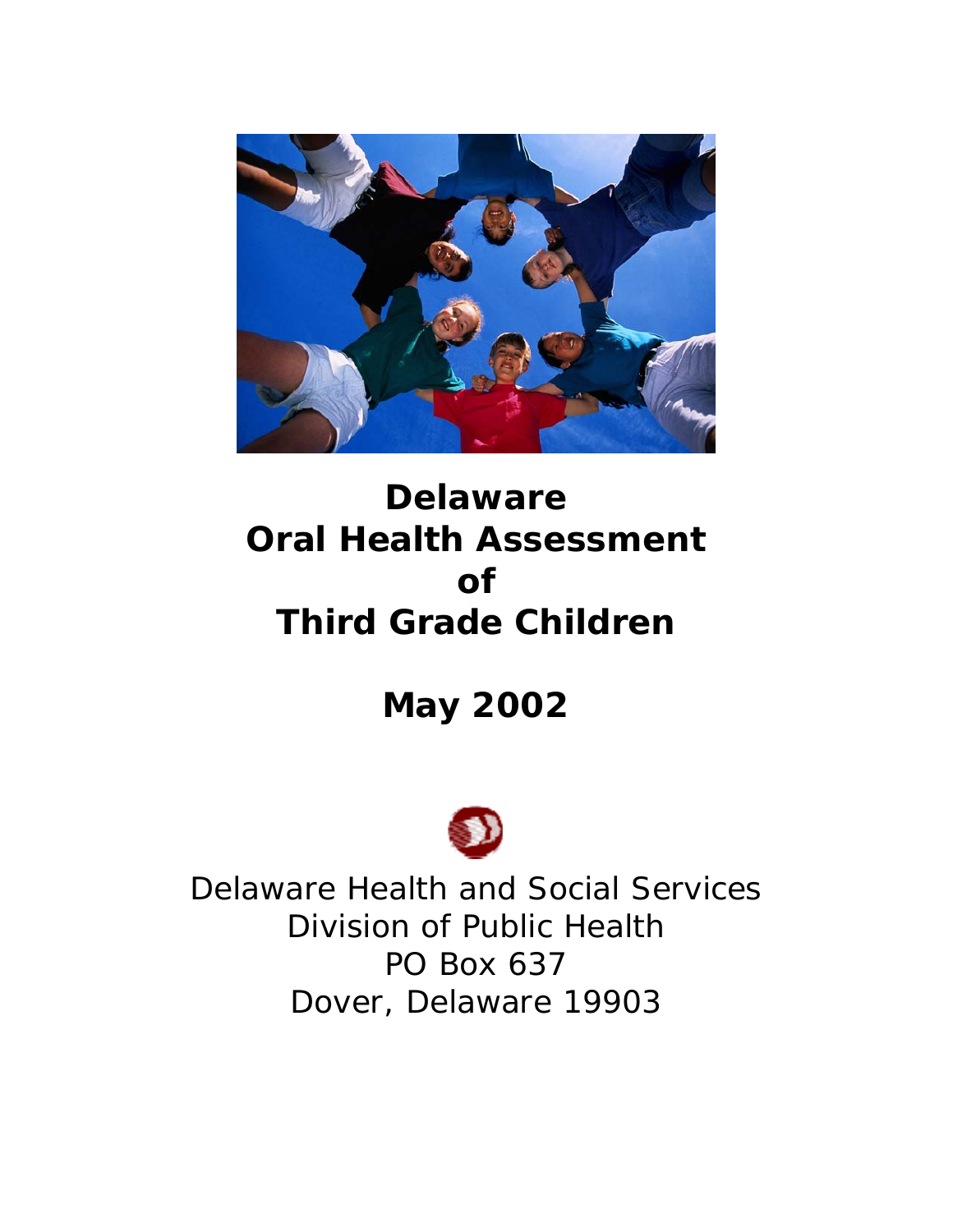# **Acknowledgements**

The Delaware Division of Public Health wishes to thank the parents, students, school nurses, administrators, and teachers for their cooperation to make this survey a success.

## **Survey Consultant**

Kathy Phipps, DrPH Epidemiologist ASTDD Consultant

# **Project Funding**

Delaware Division of Public Health, Office of Primary Care

## **Coordination of Study Sites**

Linda Wolfe Health Services Education **Specialist** Department of Education

Diane Sklut, RDH Dental Hygienist Christina School District

Prue Albright State Nursing Director Division of Public Health

## **Project Director and Screener**

Gregory B. McClure, DMD, MPH State Dental Director Division of Public Health

## **Screener Assistants**

Mary McClure Volunteer

Kacie Messick Division of Public Health

Cynthia Walls Division of Public Health

Amy Welsh Division of Public Health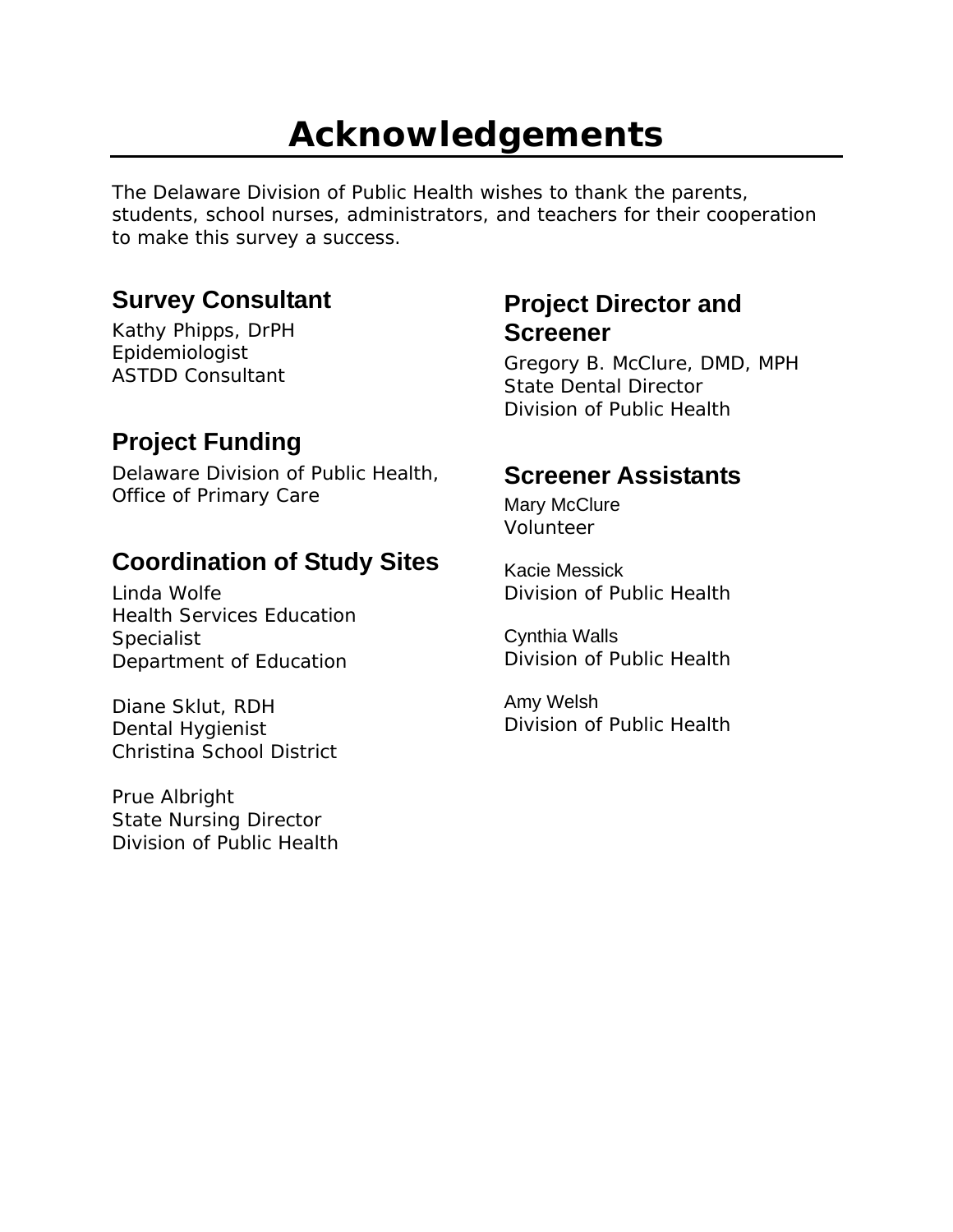# **Table of Contents**

| Key Findings by Eligibility for the Free/Reduced Price Meal Program 8 |
|-----------------------------------------------------------------------|
|                                                                       |
|                                                                       |
|                                                                       |
|                                                                       |
|                                                                       |
|                                                                       |
|                                                                       |
|                                                                       |
|                                                                       |
|                                                                       |
|                                                                       |
|                                                                       |
| Oral Health Status by Socio-Economic Status  19                       |
|                                                                       |
|                                                                       |
|                                                                       |
|                                                                       |
|                                                                       |
|                                                                       |
|                                                                       |
|                                                                       |
|                                                                       |
|                                                                       |
|                                                                       |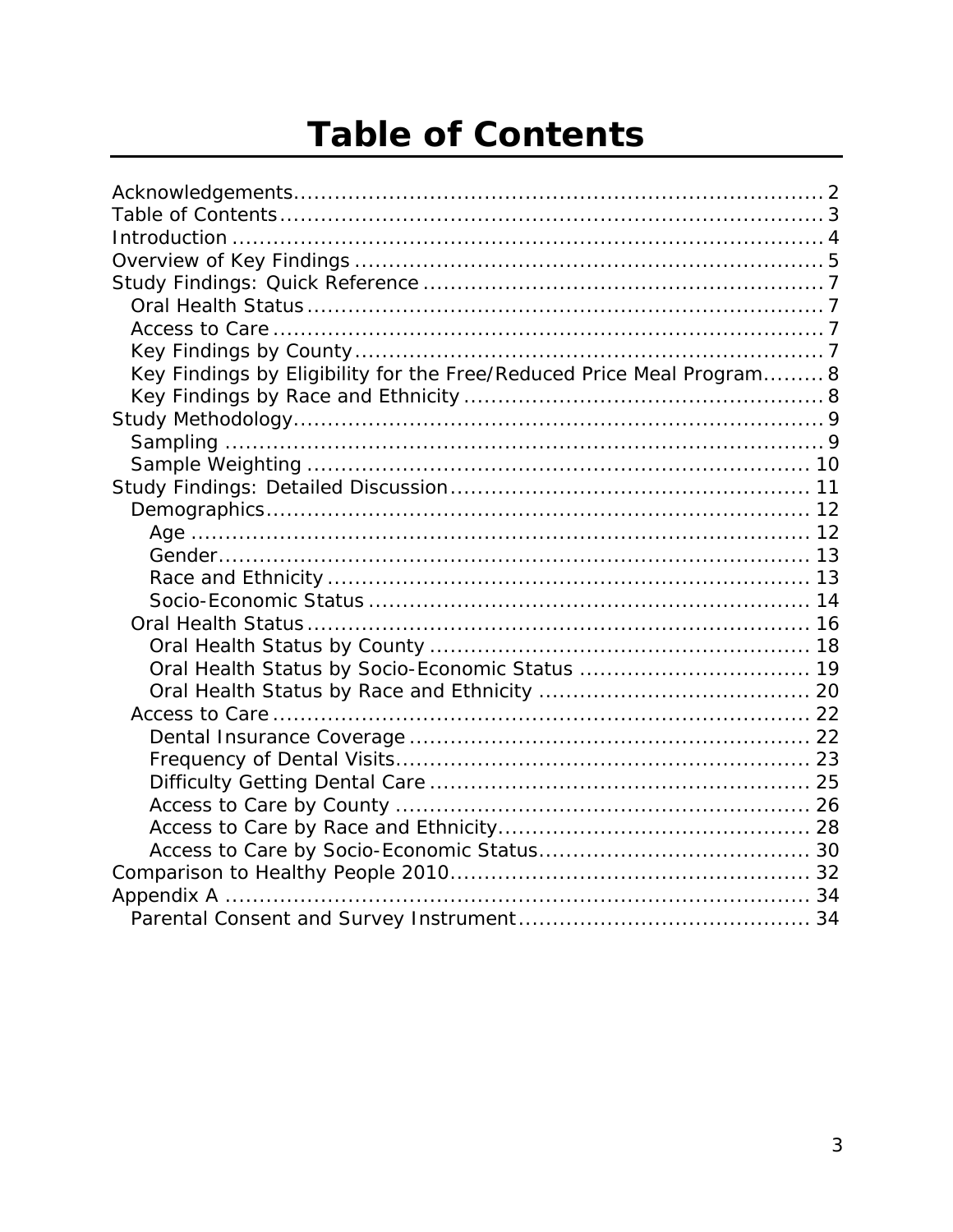# **Introduction**

During May and June 2002, the Delaware Health and Social Services' Division of Public Health initiated an oral health assessment of third grade children in Delaware. This study is the first of its kind to comprehensively study children's oral health in Delaware.

The survey collected information on the prevalence of tooth decay, the accessibility of oral health care services and the impact of race, ethnicity and socio-economic status on each of these issues. The study will provide a baseline for evaluating changes in the oral health status of Delaware's children. Survey results will be used to focus prevention and treatment programs and services where they are needed most.

The assessment consisted of two separate data collection methods – a parent questionnaire and an oral health screening completed by a dentist. Data was stratified by county, race and ethnicity, and eligibility in the free and reduced price school meal program as a measure of socio-economic status. All data presented in this report have been weighted for nonresponse.

The report also takes a comparative look at where Delaware's children rate with regard to the national Healthy People 2010 oral health objectives.

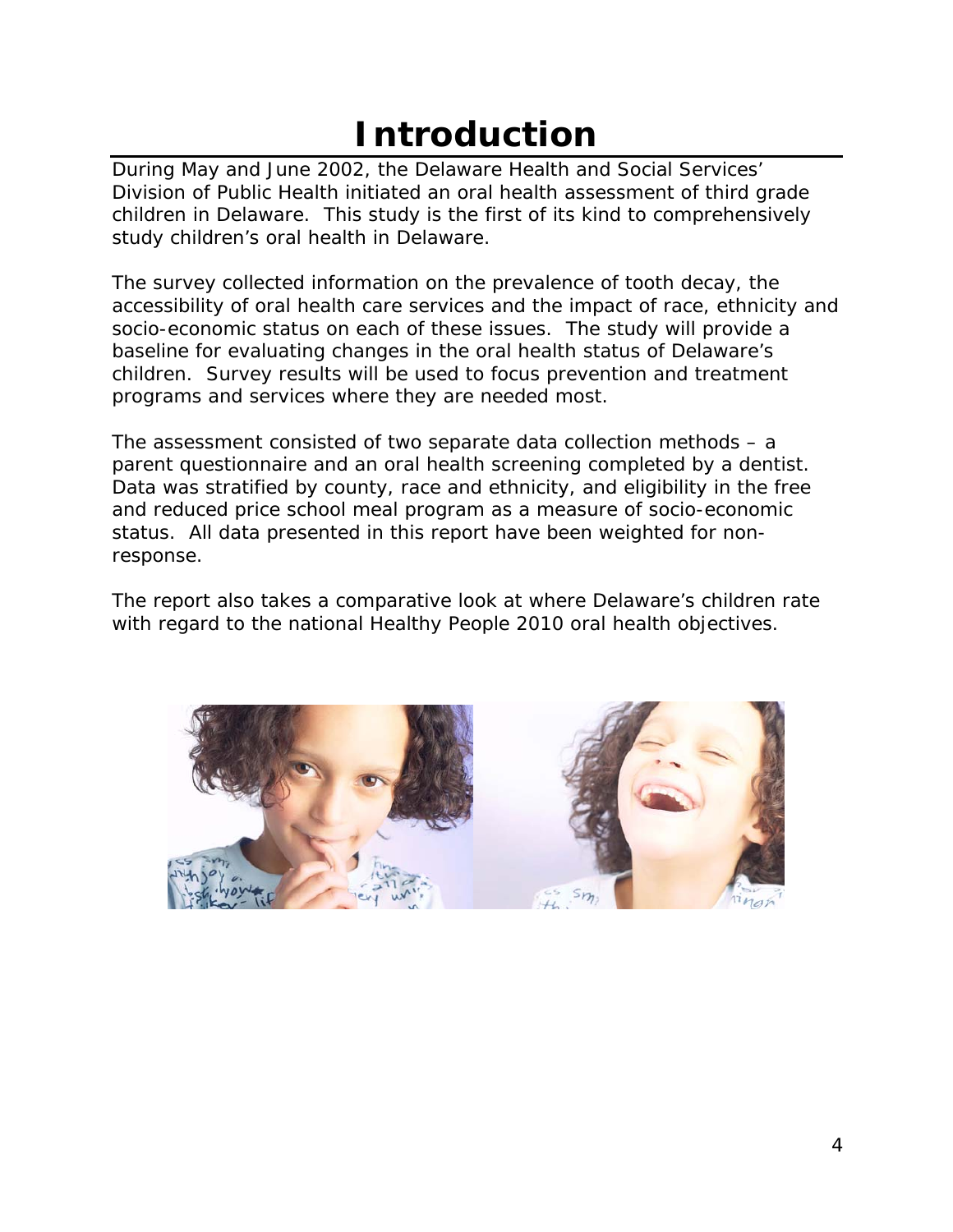# **Overview of Key Findings**

**Key Finding #1:** 30 percent of the children screened had untreated decay at the time of the examination

#### **Children with Treated and Untreated Tooth Decay**



**Key Finding #2:** 34 percent of the children had a dental sealant on one or more permanent molar

**Children With and Without Sealants**



**Key Finding #3:** 30 percent of the children screened needed dental care **Children in Need of Treatment**



**Key Finding #4:** 72 percent of the children had been to the dentist in the last year while 7 percent had never been to the dentist

#### **Time Since Last Dental Visit**

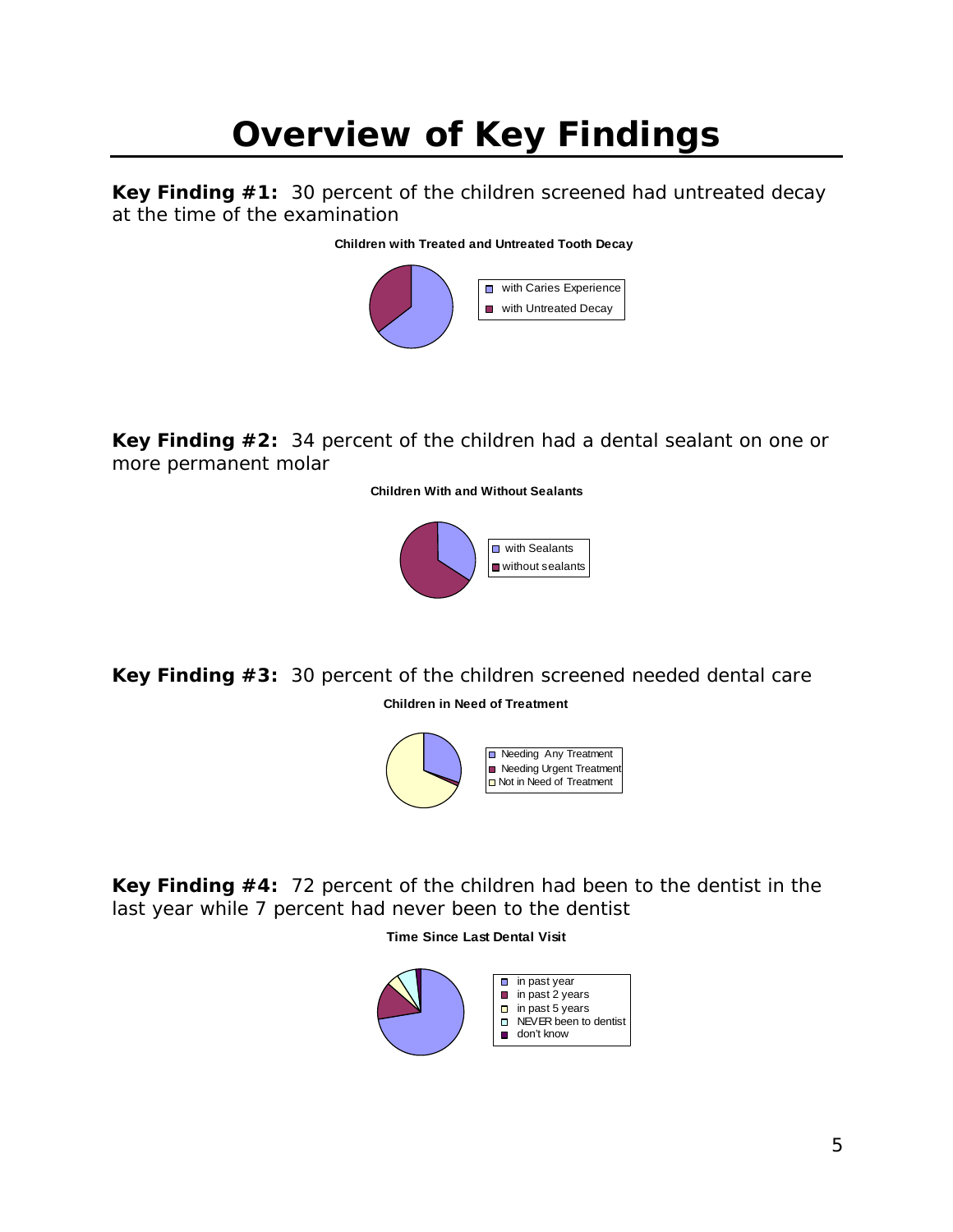**Key Finding #5:** Children who are eligible for the free/reduced price meal program are significantly more likely to have untreated decay and need dental care



**Key Finding #6:** African-American and Hispanic children were significantly more likely to have untreated decay compared to white children

**Children with Untreated Decay**



**Key Finding #7:** African-American and Hispanic children were significantly more likely to need dental treatment compared to white children

**Children in Need of Treatment**



**Key Finding #8:** There was no significant difference in oral health status between children in Kent, New Castle, and Sussex counties

#### **Children Who Visited the Dentist in the Past Year**

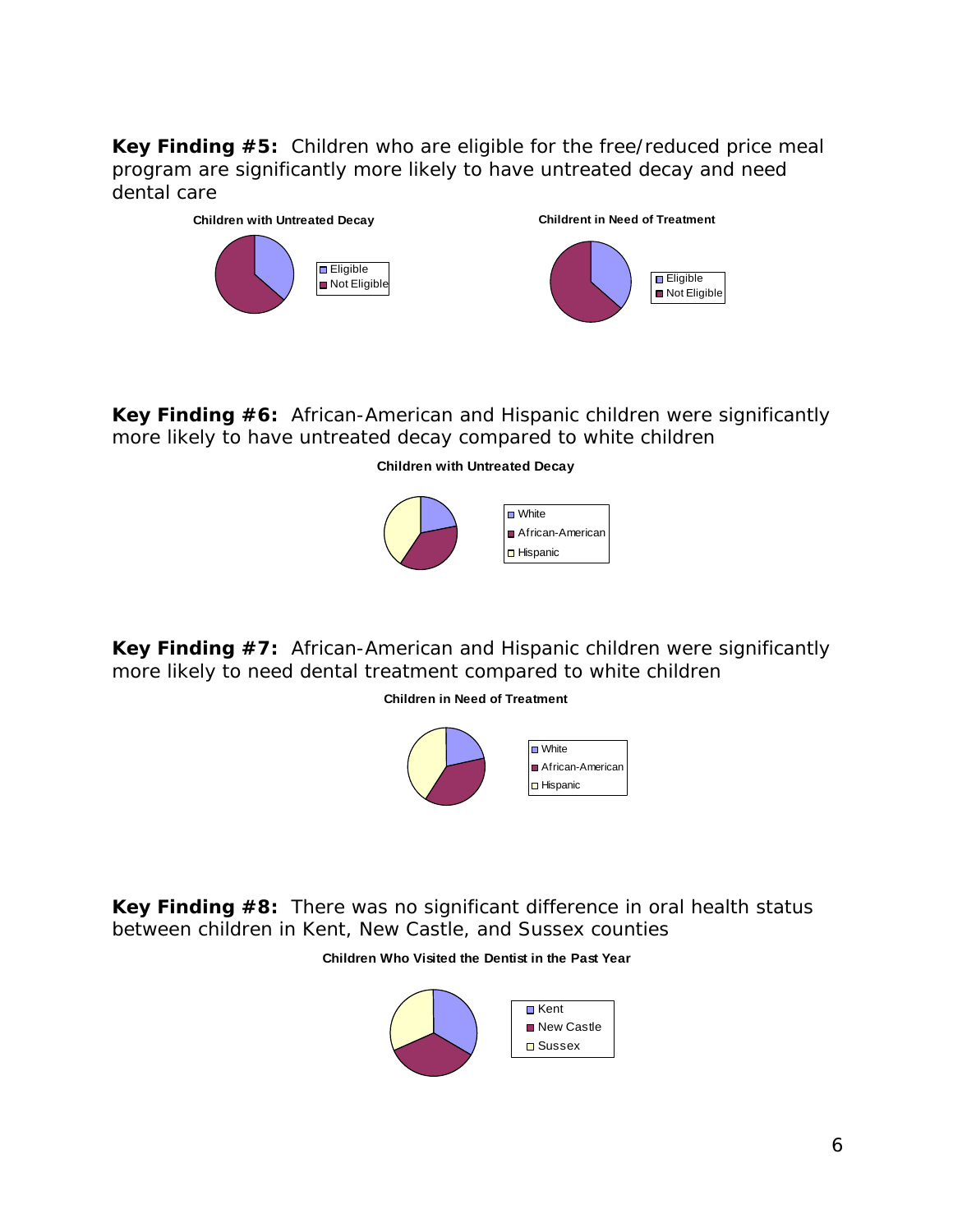# **Study Findings: Quick Reference**

The following section provides an overview of the findings of the oral health assessment of third grade children in Delaware. These finding are based on a written survey and oral health evaluation of 1,032 children in 19 public schools statewide.

# **Oral Health Status**

45.5 percent of the children screened were caries free while 54.5 percent had a history of dental caries (at least one tooth with untreated decay and/or a filling)

30 percent of the children screened had untreated decay at the time of the examination

34 percent of the children had a dental sealant on one or more permanent molar

30 percent of the children screened needed dental care

For all of the children screened, the mean number of decayed primary and permanent teeth was 0.66 teeth while the mean number of filled primary and permanent teeth was 1.21 teeth

Of those children with at least one untreated cavity, the mean number of decayed primary and permanent teeth was 2.22 teeth

# **Access to Care**

81 percent of the parents reported having some type of dental insurance for their child – 59 percent reported private insurance while 22 percent reported having Medicaid

72 percent of the children had been to the dentist in the last year while 7 percent had never been to the dentist

The primary reasons for not having been to the dentist in the last year were "cost", "no reason to go", "do not have or know a dentist" and "difficulty in getting appointment"

28 percent of the parents reported that during the last 2 years there was a time when they wanted dental care for their child but they could not get it

The primary reasons for not being able to get dental care were "could not afford it" and "no insurance"

# **Key Findings by County**

There was no significant difference in oral health status between children in Kent, New Castle, and Sussex Counties

Children in Sussex county were significantly less likely to have private dental insurance (46%) compared to children in New Castle County (65%)

Children in Sussex county were significantly more likely to have no dental insurance (29%) compared to children in both Kent (17%) and New Castle (17%) Counties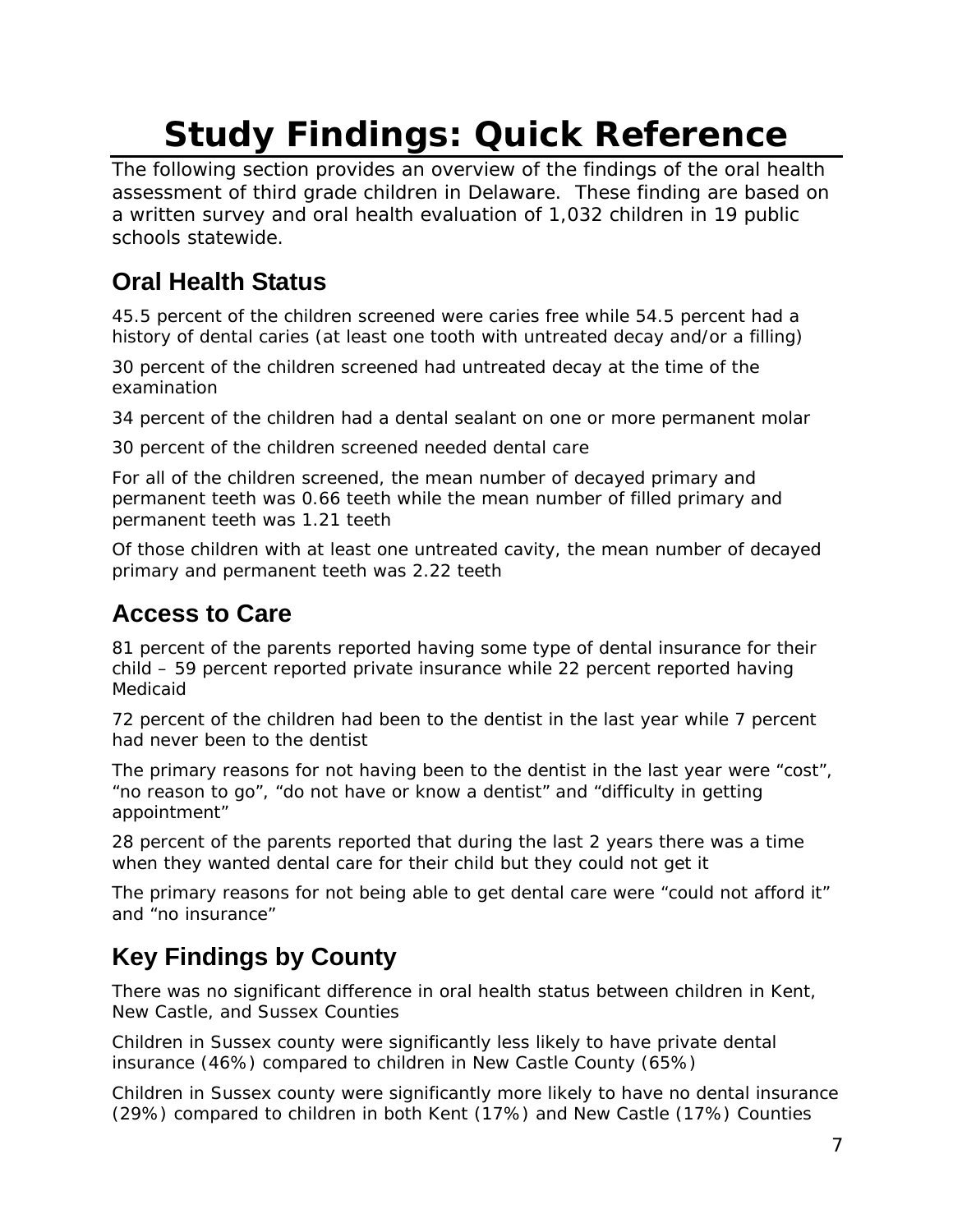## **Key Findings by Eligibility for the Free/Reduced Price Meal Program**

Children who are eligible for the free/reduced price meal program are significantly more likely to have untreated decay (40% vs. 23%) and need dental care (40% vs. 23%)

Children who are eligible for the free/reduced price meal program are significantly less likely to have dental sealants (22% vs. 42%)

Children who are eligible for the free/reduced price meal program have significantly more decayed primary and permanent teeth than children not eligible for the program (0.9 vs. 0.5)

Children who are eligible for the free/reduced price meal program are significantly less likely to have private dental insurance (31% vs. 79%)

Children who are eligible for the free/reduced price meal program are significantly more likely to have Medicaid (50% vs. 3%)

Children who are eligible for the free/reduced price meal program are significantly less likely to have been to the dentist in the last year (56% vs. 85%)

Children who are eligible for the free/reduced price meal program are significantly more likely to report having trouble accessing dental care in the last 2 years (49% vs. 13%)

## **Key Findings by Race and Ethnicity**

White non-Hispanic children were significantly less likely to be eligible for the free and/or reduced price meal program (25%) compared to both African-American (69%) and Hispanic (77%) children

African-American and Hispanic children were significantly more likely to have untreated decay (40% and 43% respectively) compared to white children (23%)

Hispanic children were significantly less likely to have sealants (5%) compared to both African-American (30%) and white children (41%)

African-American and Hispanic children were significantly more likely to need dental treatment (40% and 44% respectively) compared to white children (24%)

Hispanic children were significantly less likely to have private dental insurance (33%) compared to white children (66%)

African-American and Hispanic children were significantly less likely to have been to the dentist in the last year (64% and 29% respectively) compared to white children (81%)

Hispanic children were significantly more likely to have NEVER been to the dentist (21%) compared to white children (5%)

When stratified by race/ethnicity, there were significant differences in the proportion of children who reported having trouble accessing dental care in the last two years. Twenty percent of the white children reported trouble compared to 36 percent of the African-American children and 68 percent of the Hispanic children.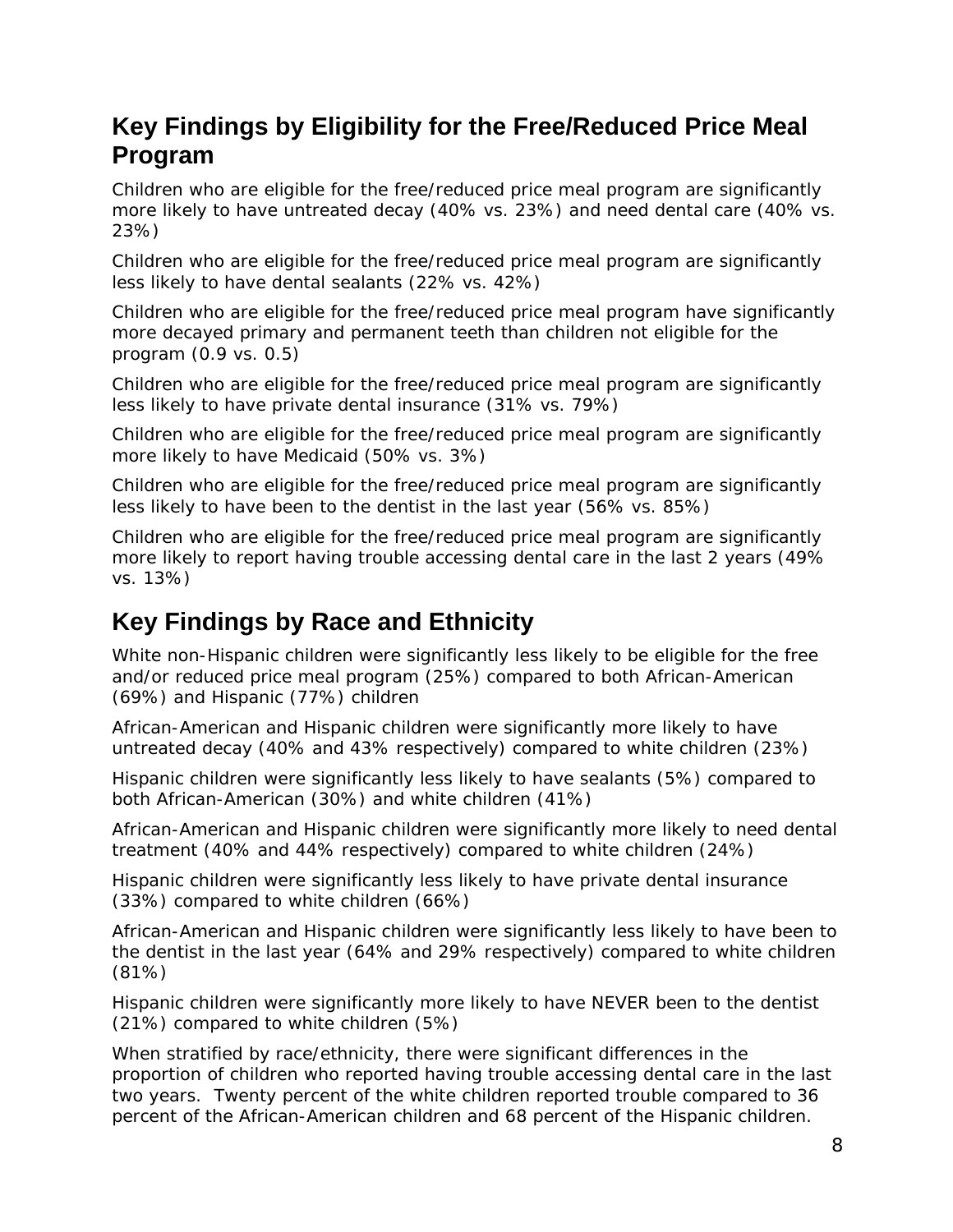# **Study Methodology**

At participating schools, parents were sent a letter describing the needs assessment along with a consent form and a short questionnaire (Appendix A). Only those children whose parents provided positive consent were screened.

One dentist completed all of the screenings during May and June 2002. The screenings were completed using gloves, a penlight, and a disposable mirror. The diagnostic criteria outlined in the Association of State and Territorial Dental Director's Basic Screening Surveys: An Approach to Monitoring Community Oral Health was used.

# **Sampling**

The oral health assessment was designed to provide a representative sample of Delaware public school children in third grade. The sample design was a random selection of schools from Delaware's public school system. Schools were selected from a list generated from Delaware Department of Education data. Implicit stratification on county was used for the school selections. The list of Delaware schools was sorted by the three counties - this method ensures proportional sampling from the counties in the state.

Precision of population estimates in cluster sample designs is affected more by the number of clusters (schools) that can be visited for assessments than by the actual number of children examined. Planning focused on maximizing the number of schools to be sampled. Resources allowed for an original target of 20 schools. This target number was used for designing the sample frame and calculating sample intervals.

An alternate selection was made for Sussex County after the initial selection of schools. Sussex County has a lower population and fewer elementary schools than the other counties. The low population in this region resulted in only three school selections from the sampling strategy. The investigators determined that six schools would be selected in this region to gain more precise population estimates for this region. A new list of Sussex County schools was created and a sampling interval was calculated for six school selections.

The sample consisted of 23 schools with a total third grade enrollment of 2,739. Of the 23 schools selected, 19 agreed to participate in the survey for a school response rate of 83 percent. These 19 schools had a total third grade enrollment of 2,395. Parental consent was received for a total of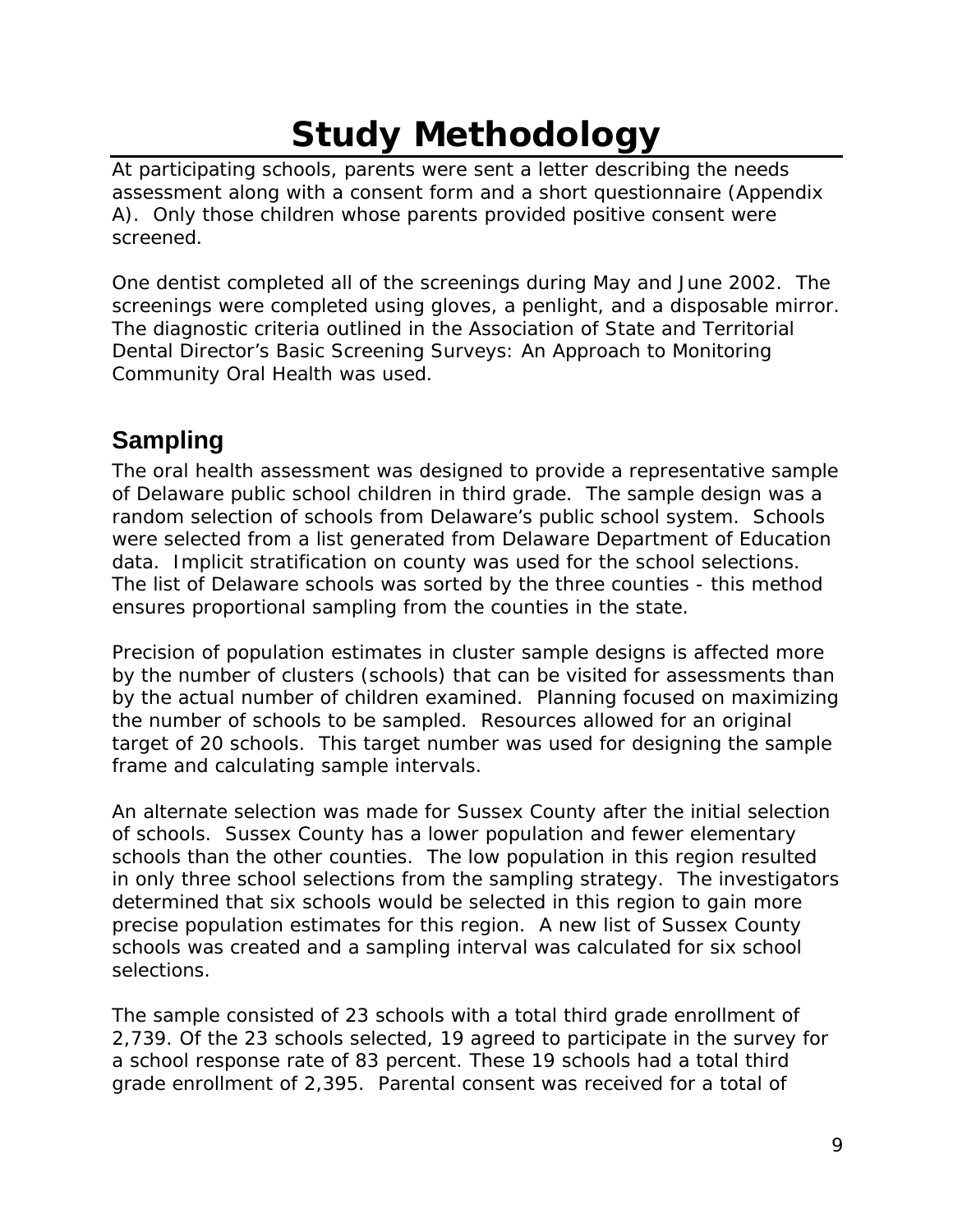1,032 children, which resulted in a response rate of 43.1 percent among participating children from the 19 schools.

When compared to the entire sample, those schools that agreed to participate had a slightly higher proportion of children receiving free and/or reduced-price meals (36.7% vs. 35.4%). This suggests that higher-income schools were less likely to participate in the oral health needs assessment.

# **Sample Weighting**

The probability of selection of the school was the inverse of the number of schools participating in the county divided by the total number of schools in the county (Kent=21/5=4.20, New Castle= $37/8$ =4.63, Sussex=14/6=2.33). This basic weight was used to evaluate oral health status with no adjustment for non-response. To adjust for student non-response, the basic weight was multiplied by the following factor: school enrollment divided by the number of responding students at the school.

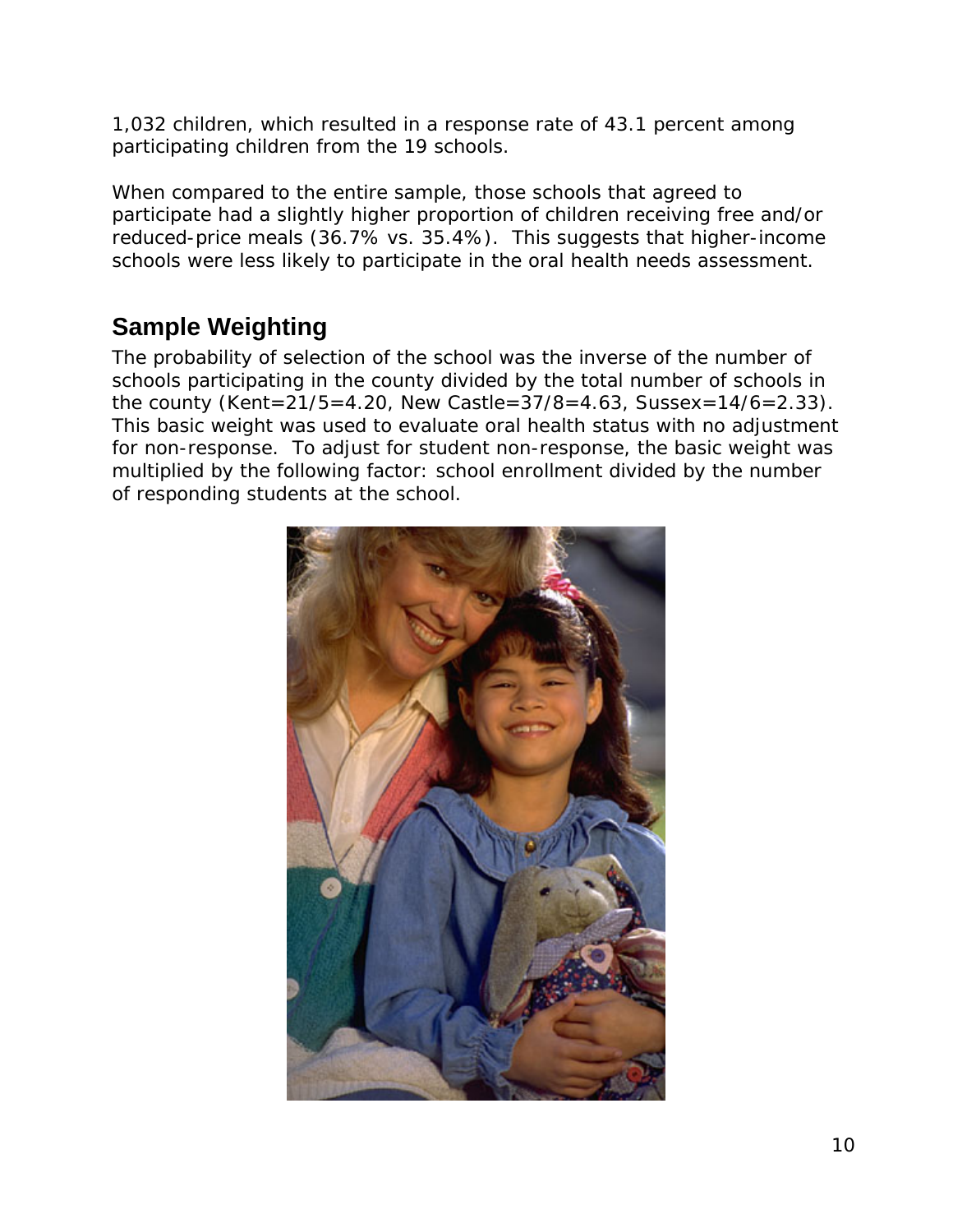# **Study Findings: Detailed Discussion**

This section provides a detailed discussion of the data resulting from the oral health assessment of third grade children in Delaware. The data is reported in three sections:

**Demographics** Oral Health Status Access to Care

All data presented in these sections is stratified by county, race/ethnicity, and eligibility for the free/reduced school meal program, which serves as an indicator for socio-economic status.

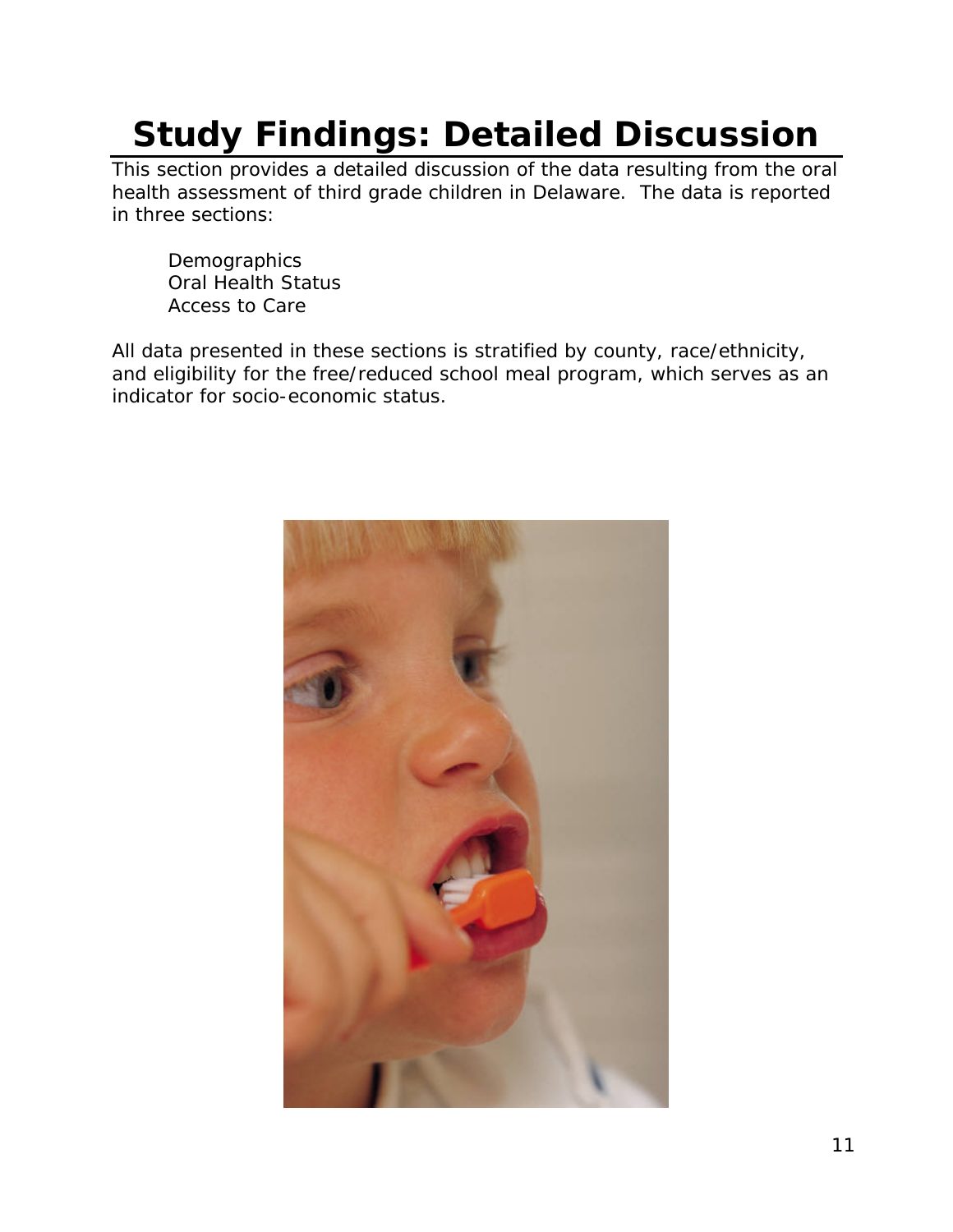## **Demographics**

Nineteen of the 72 Delaware public schools with third grade children participated in the study. The study involved 24 percent of Kent County schools, 22 percent of New Castle County schools and 43 percent of schools in Sussex County. All survey results were weighted for schools that did not respond to the survey.



**School Participation by County**

A total of 1,032 children from the 19 schools participated in the oral exam and their parents completed the written survey.

## *Age*

The third-grade children screened ranged in age from 7 to 11 years with an average (mean) age of 8.9 years. Most of the children screened (67%) were 9 years of age.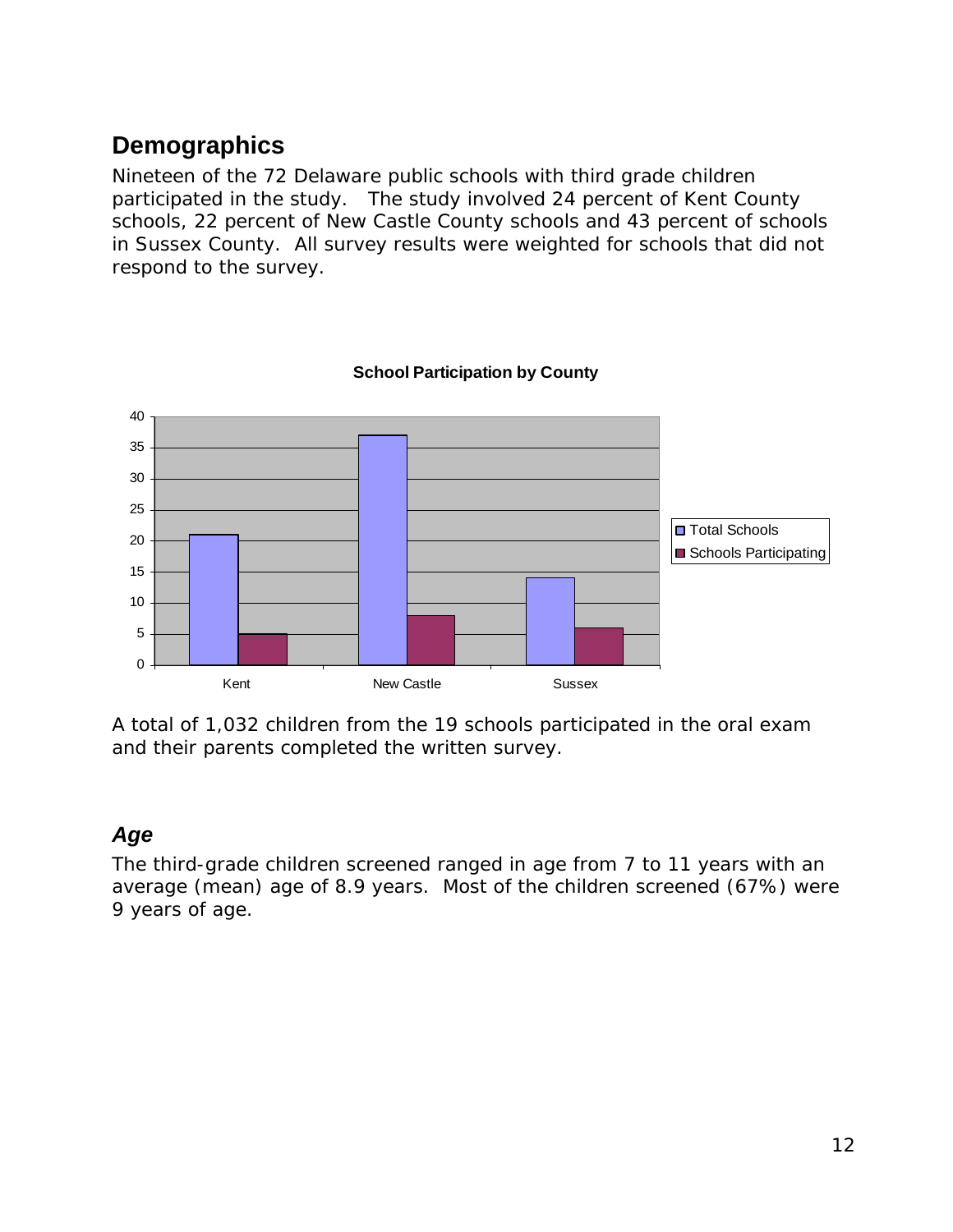## *Gender*

Fifty-two percent of the children in the study were female and 48 percent were male. Females in the study were slightly overrepresented when compared to the population of children in this age range statewide (51% male and 49% female).

**Gender of Children Screened**



## *Race and Ethnicity*

26%

Information on race/ethnicity was provided by 96 percent of the parents (n=989) responding to the survey. Of these children, 62 percent were white non-Hispanic, 26 percent were African American, and 8 percent were Hispanic. The racial composition of the study group is statistically comparable to that of the State.



62%



**Hispanic** 

Asian

- American Indian/Alaska Native m.
- Multi-racial $\blacksquare$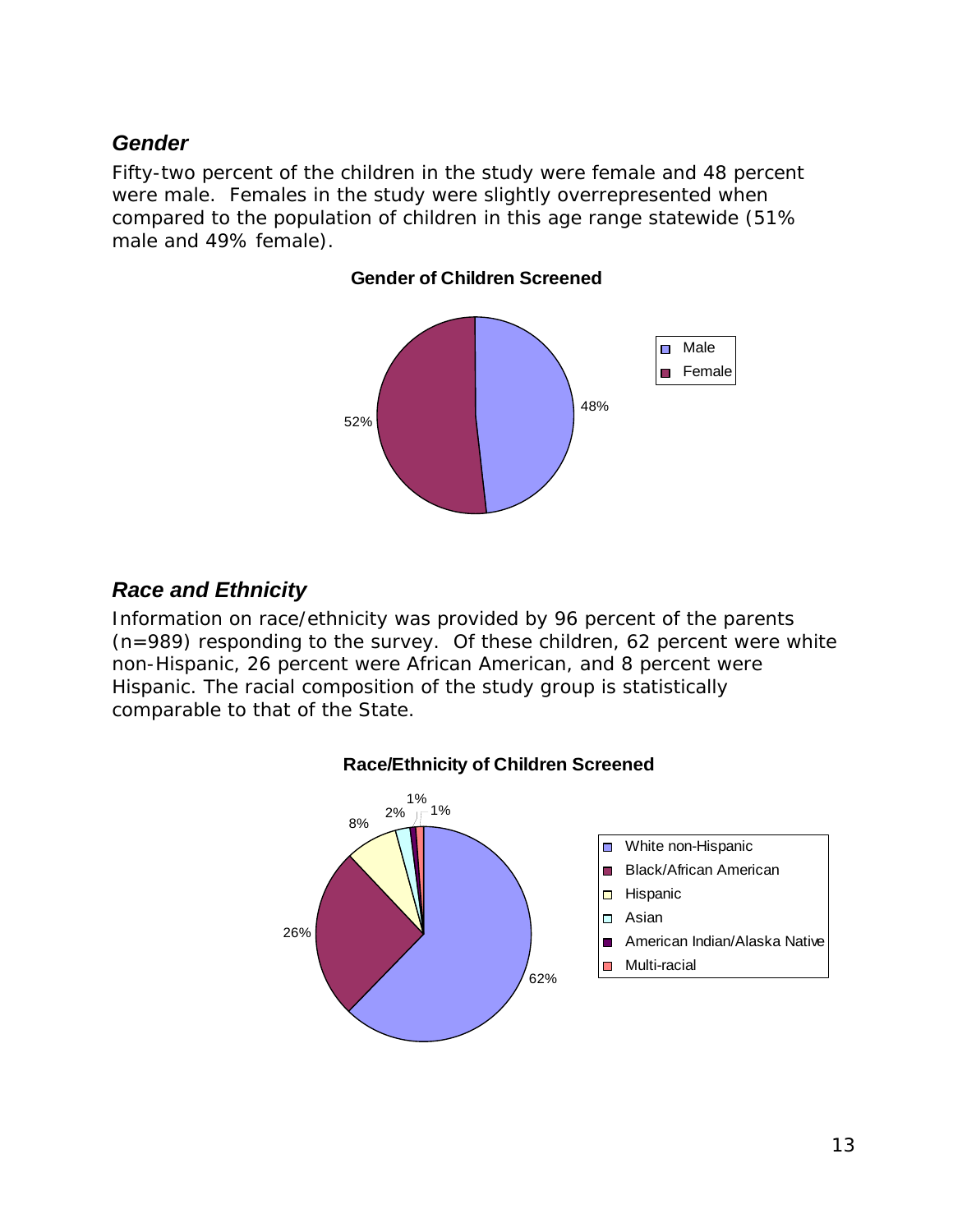## *Socio-Economic Status*

Eligibility for the free/reduced school meal program is based on family income. Children from families with incomes at or below 130 percent of the federal poverty level (currently \$24,505 for a family of four) are eligible for free meals. Those with incomes between 130 percent and 185 percent of the poverty level (currently up to \$34,873 for a family of four) are eligible for reduced-price meals.

Information on eligibility for the free and/or reduced price meal program was provided by 93 percent of the parents (n=964). Of the 964 children for whom information was available, 41 percent reported being eligible for the free and/or reduced price meal program.

The following table compares the proportion of children eligible for the free and/or reduced price meal program for the state, the schools in the original sample, the participating schools, and the participating children. The proportion of free/reduced meal participation for the schools in the sample and the schools participating in the study is less than the proportion for all elementary schools with third grade. However, the proportion of children participating in the study and eligible for the program is similar to the statewide average.

|                                 | % Eligible for Free/Reduced Lunch |
|---------------------------------|-----------------------------------|
| All Delaware Elementary Schools | 40.4                              |
| with 3rd Grade Enrollment       |                                   |
| Schools in Sample $(n=23)$      | 35.4                              |
| Participating Schools $(n=19)$  | 36.7                              |
| Participating Children (n=964)  | 414                               |

Eligibility for the free/reduced school meal program is consistent across the state, with a slightly higher percentage of respondents in Kent County reporting eligibility in the program. The following chart illustrates the distribution by county of program eligibility among respondents.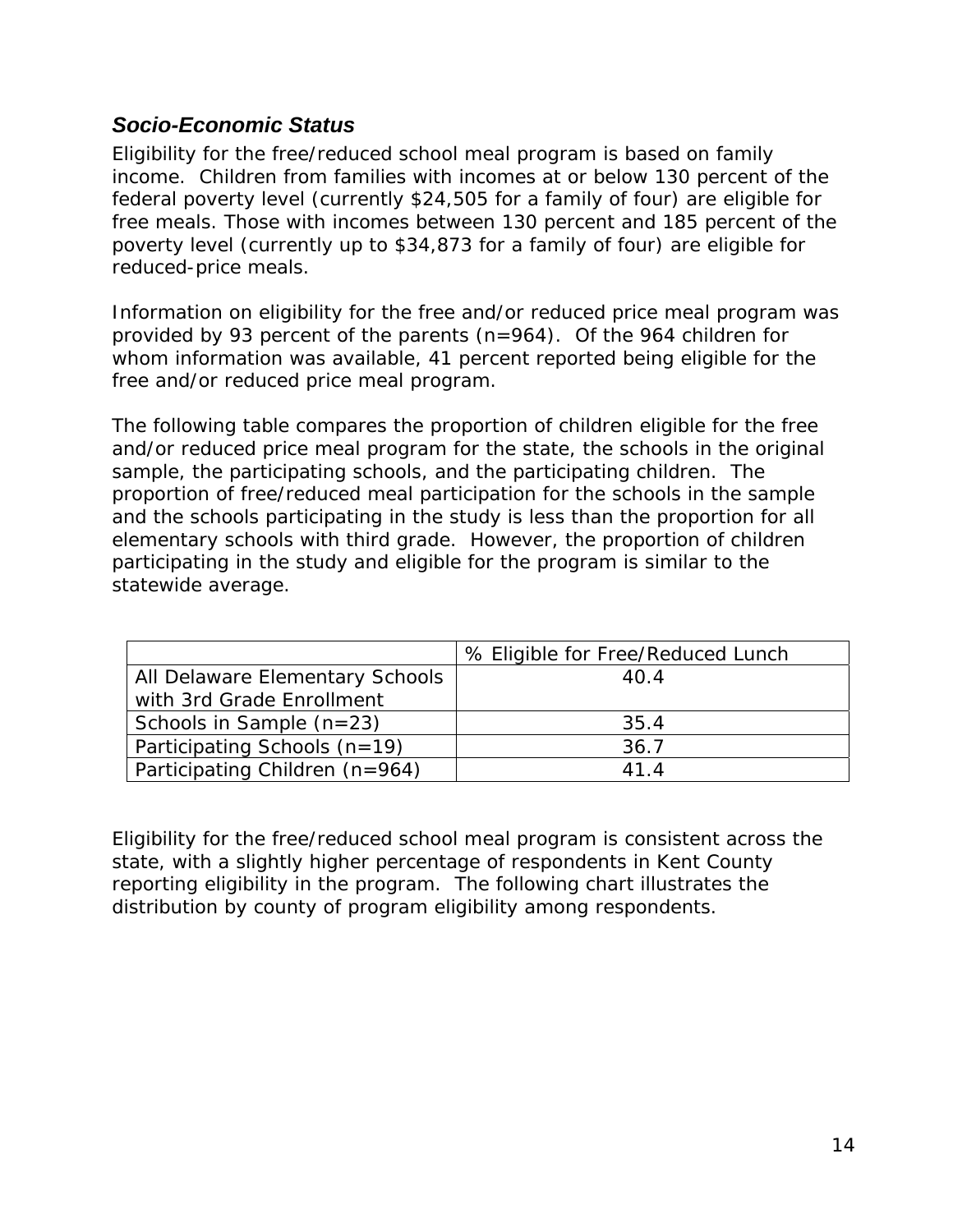#### **Children Eligible for Free/Reduced Meal Program**



Race and ethnicity play a significant role in eligibility for the free/reduced meal program. White non-Hispanic children were significantly less likely to be eligible for the free and/or reduced price meal program (25%) compared to both African-American (69%) and Hispanic (77%) children.

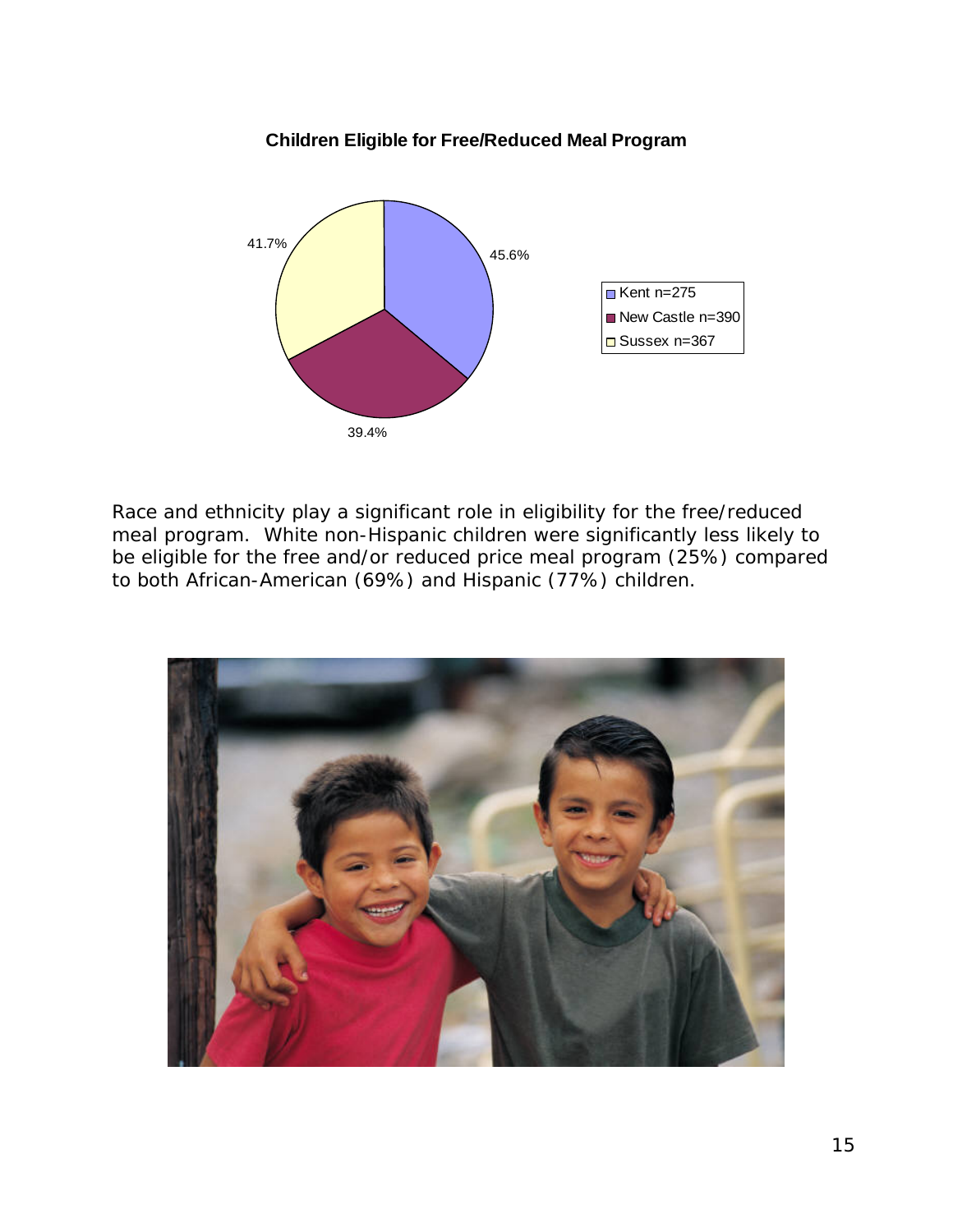## **Oral Health Status**

Oral health status was determined by a dental exam conducted by a Delaware licensed dentist using the diagnostic criteria outlined in the Association of State and Territorial Dental Director's Basic Screening Surveys: An Approach to Monitoring Community Oral Health. The exam evaluated the presence of dental caries, fillings and sealants and the need, both routine and urgent, for a dental visit. The following graph illustrates the results of the oral health exam by percentage of the children studied.



Forty-six percent of children screened had no history of tooth decay. This is contrasted by the 55 percent that had dental caries experience and the 30 percent that had untreated decay. Thirty percent of children were in need of treatment and less than two percent of them required urgent care. Thirtyfour percent of children had sealants in at least one of their permanent molars.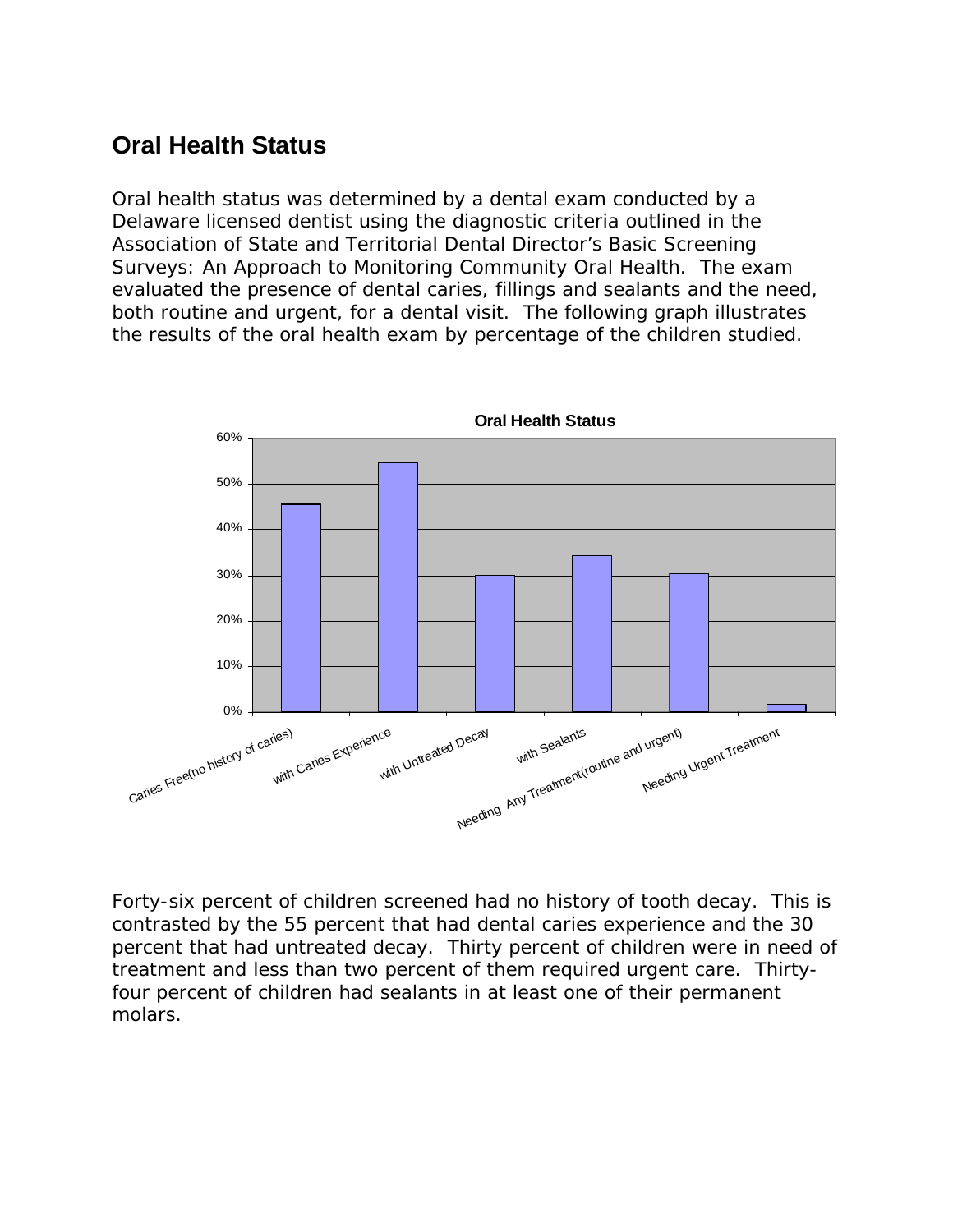For all of the children screened, the average number of primary and permanent teeth with decay was less than one tooth. However, the average number of teeth that had been filled was slightly greater than one tooth per child. Children who had untreated cavities had an average of more than two primary and permanent teeth that were decayed. The chart below provides an overview of the mean (average) number of teeth with decay—treated and untreated—for all children screened.



#### **Prevalence of Tooth Decay**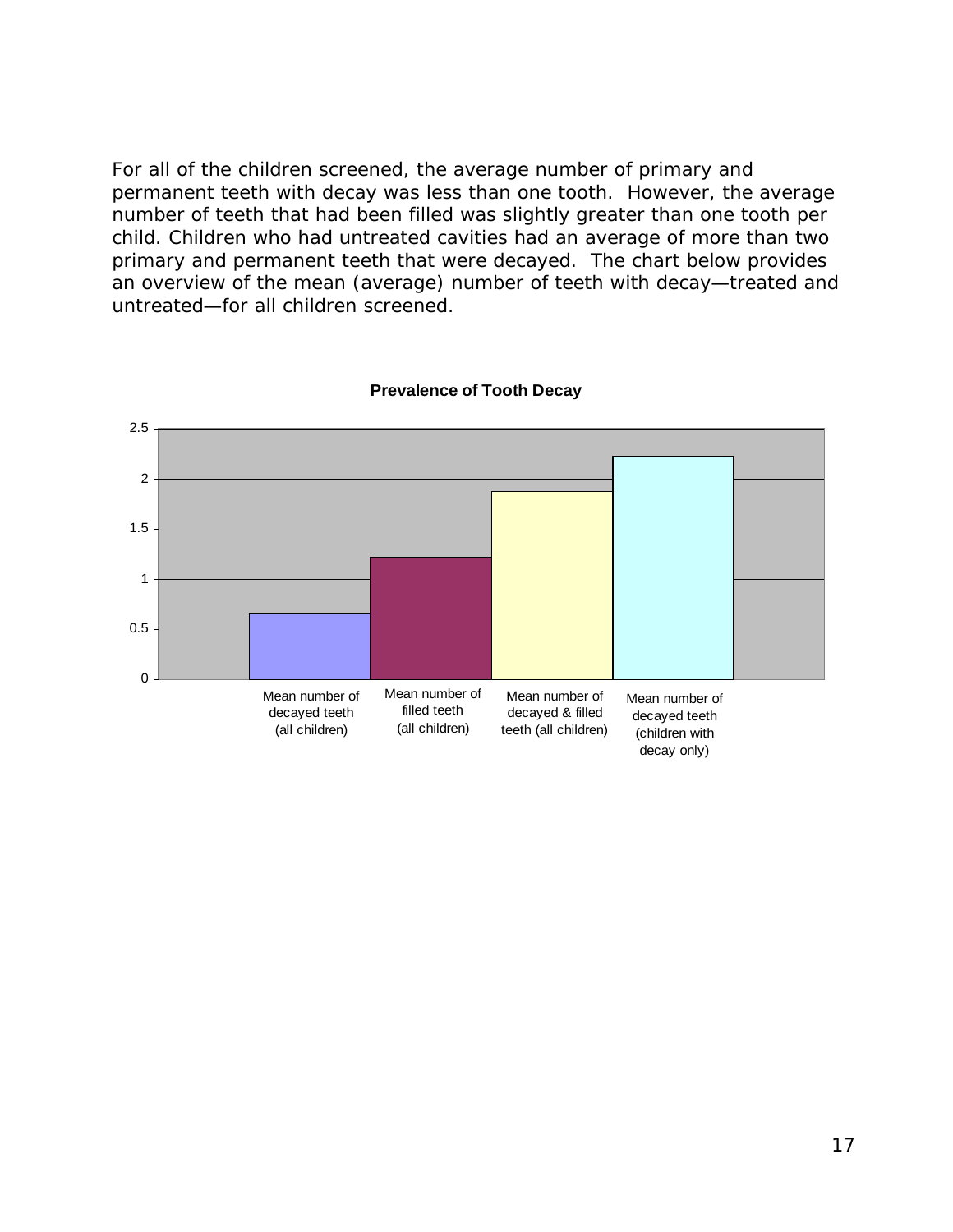## *Oral Health Status by County*

Overall, the county in which a child resides has no statistical significance with respect to oral health status.

The following graph depicts the results of the oral health exam by county. It illustrates the percentage of children who had experience with dental caries—treated and untreated—as well as the prevalence of sealants among third grade children. In addition, it provides an understanding of the current need for treatment—urgent and routine—among children studied.



#### **Oral Health Status by County**

When looking at oral health status by county, there is no significant variation across the state. Children in New Castle County are somewhat more likely (by approximately 6%) to have no experience of dental caries. While children in Kent County are slightly more likely to have experience with dental caries, they are also about 8 percent more likely to have dental sealants. While children in Sussex County are most likely to have untreated decay, those living in Kent County have three times the need for urgent treatment than children in the other two counties.

When looking at the prevalence of tooth decay among children screened, on average, there is no significant difference between the counties with regard to decayed and filled teeth. Children in Sussex County have very slightly more decayed and filled teeth, while children in Kent County and New Castle Counties have a slightly higher number of filled teeth on average.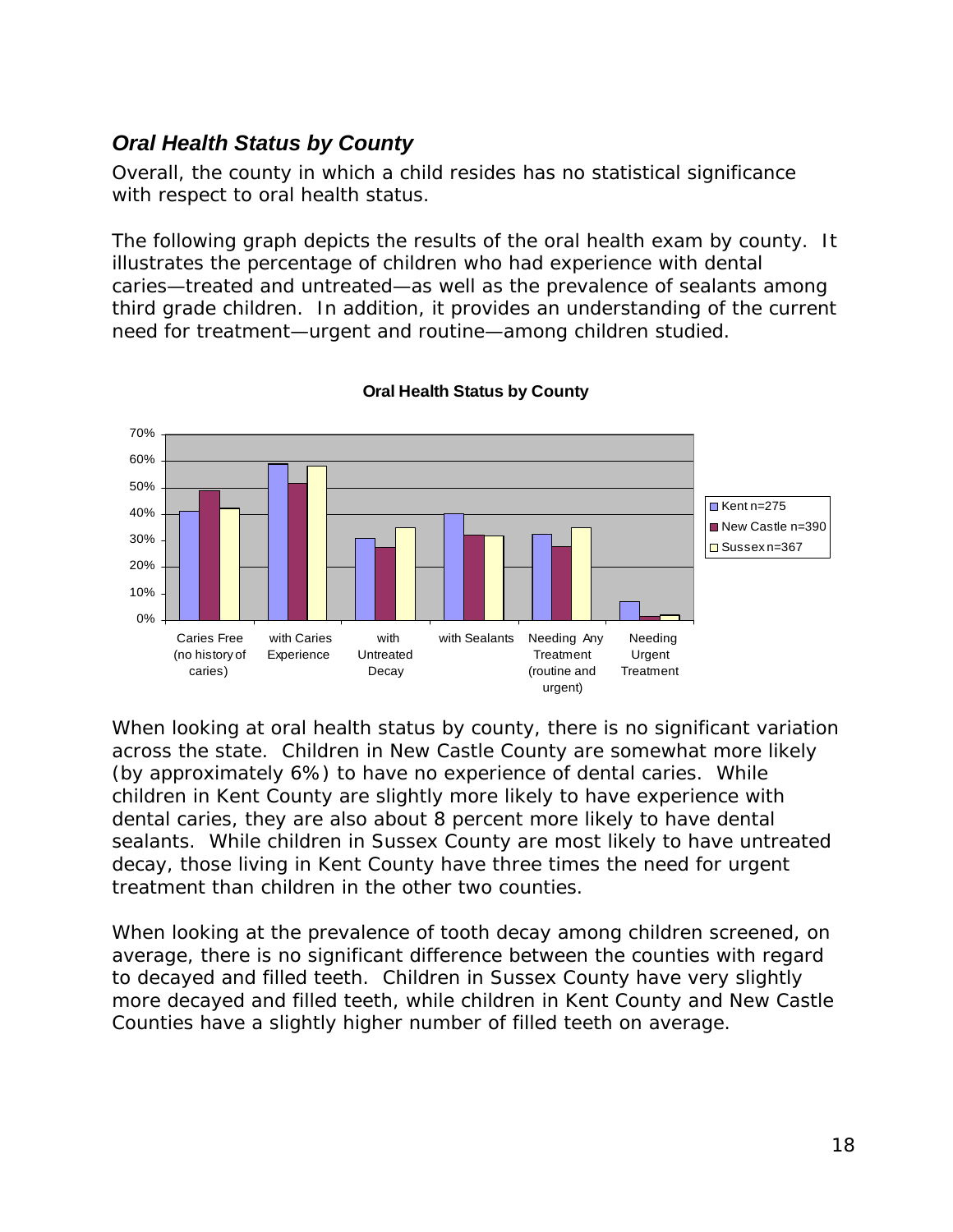

#### **Prevalence of Tooth Decay by County**

## *Oral Health Status by Socio-Economic Status*

Study finding indicate that when oral health status is stratified income (i.e., whether a child is eligible for the free and reduced school meal program), low income children (those eligible for the program) have a significantly diminished oral health status as compared to higher income children (those not eligible for the program).

The graph below illustrates the variance in oral health status—caries experience, prevalence of sealants and need for treatment—between those eligible and not eligible for the free/reduced school meal program.



**Oral Health Status by Eligibility for Free/Reduced Lunch**

Children eligible for the program were 17 percent more likely to have untreated decay as well as be in need of treatment. Conversely, children not eligible for the program were found in the oral exam to be 13 percent more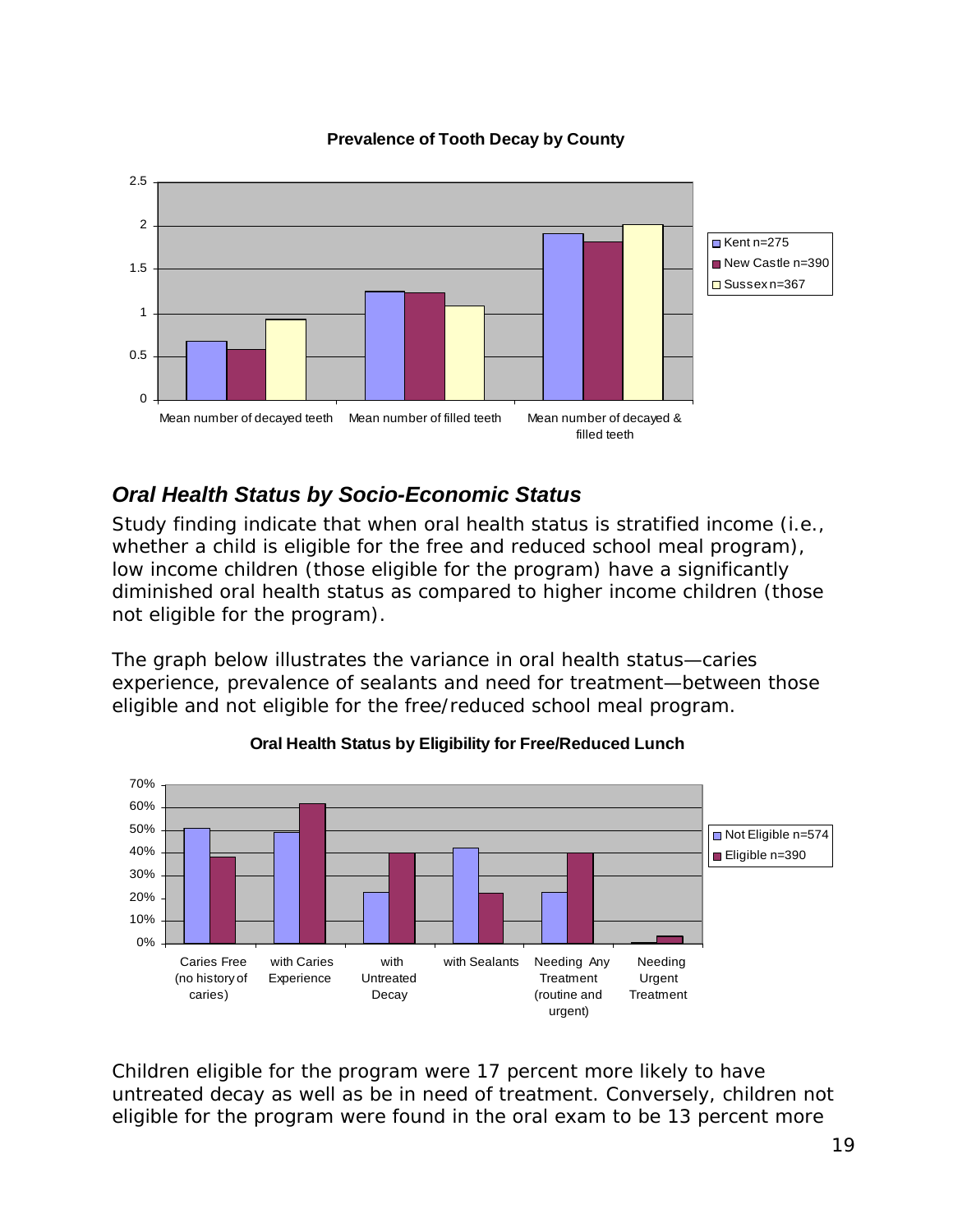likely to be caries free and 20 percent more likely to have sealants in one or more primary and permanent molar. While there were few children in either group needing urgent care, those eligible for the program were 10 times as likely to need urgent care than those not eligible.

The following graph provides an illustration of the mean (average) number of teeth having decay or fillings among children who were and were not eligible for the free/reduced school meal program.

While there is little difference between these groups with respect to the number of filled and decayed and filled teeth, children eligible for the program had nearly twice the number of decayed primary and permanent teeth than did children not eligible for the program.



**Prevalence of Tooth Decay by Eligibiltiy for Free/Reduced Lunch**

## *Oral Health Status by Race and Ethnicity*

Race and ethnicity were significant factors in the oral health status of children in the study. As illustrated in the chart below, African-American and Hispanic children were two times more likely to have untreated decay and be in need of treatment as were white children. Hispanic children were 6-8 times less likely to have sealants than both African-American and white children. In addition, these children were more than twice as likely as African American children and 15 times more likely than white children to be in urgent need of treatment. However, there was little difference among race/ethnic groups with regard to dental caries experience—whites were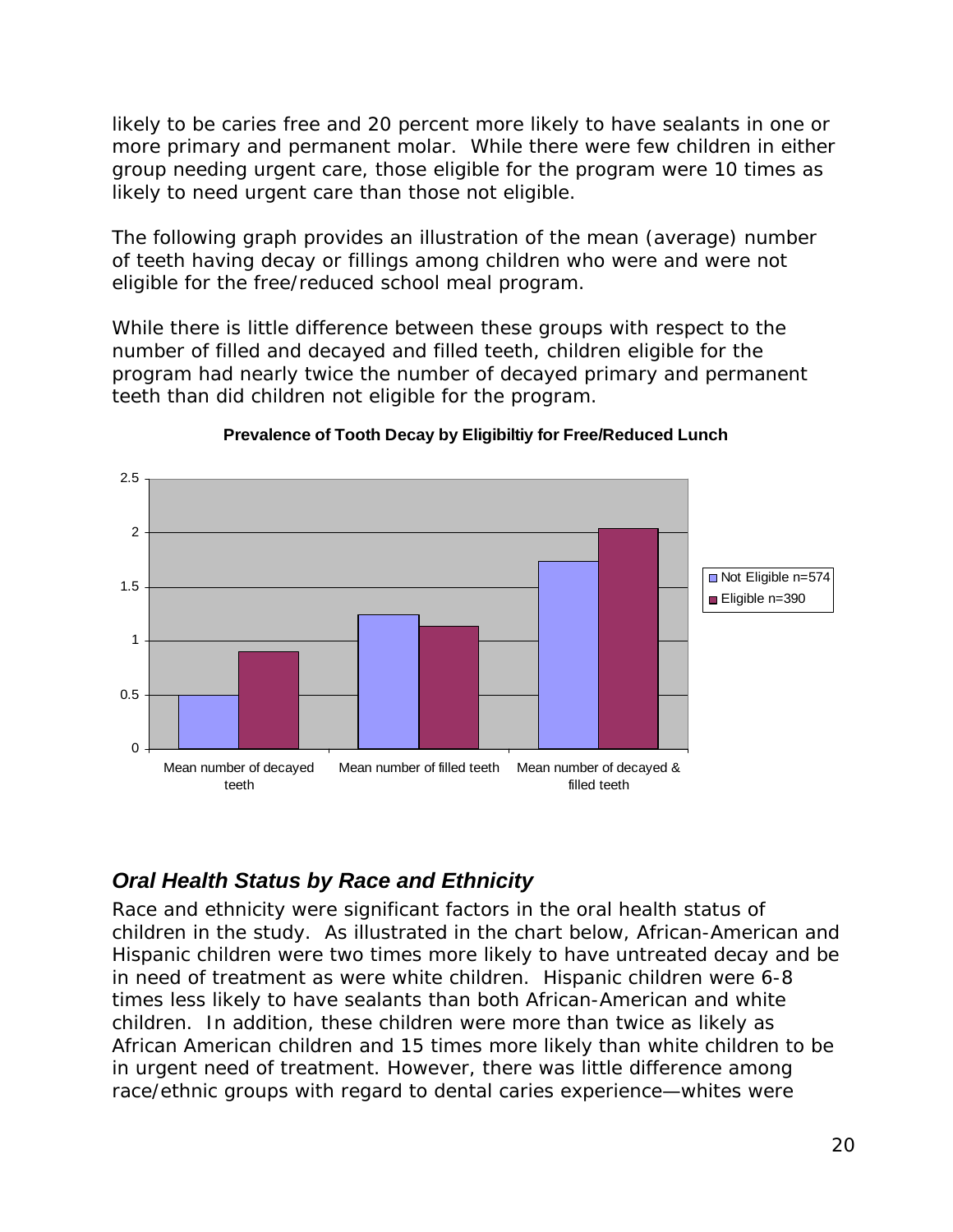slightly (6%) more likely to be caries free than both Hispanics and African Americans.



**Oral Health Status by Race/Ethnicity**

With regard to the mean (average) number of decayed teeth discovered during the oral exam, the graph below illustrates that Hispanic children had twice the number of decayed teeth than did white children. White children also had a slightly higher number of filled teeth than other children in the study. There is no significant difference among race/ethnic groups on the average number of primary and permanent teeth decayed and filled.



#### **Prevalence of Tooth Decay by Race/Ethnicity**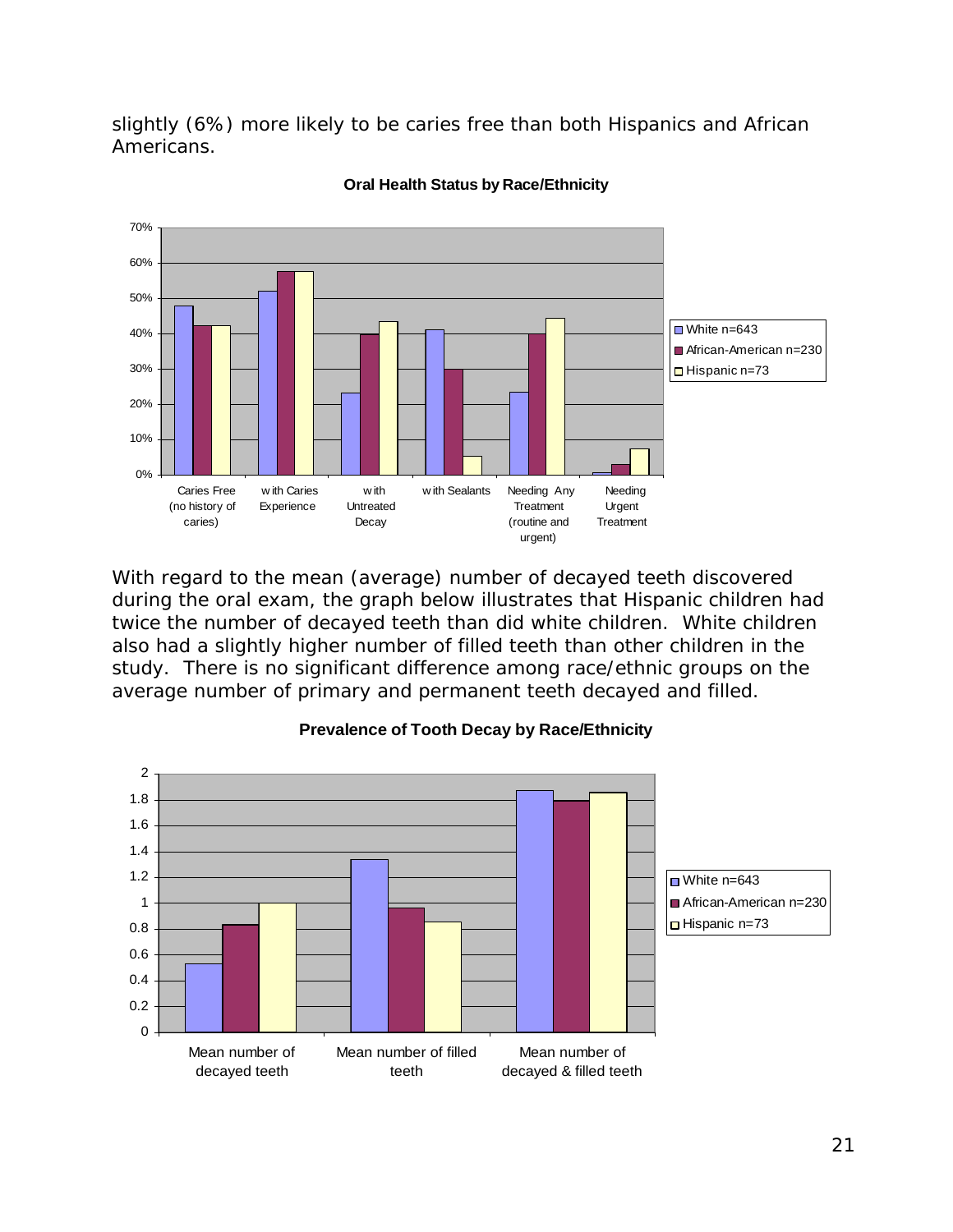## **Access to Care**

For the purpose of this oral health assessment of third grade children, access to care is measured by dental insurance coverage, frequency of dental visits and reported difficulty getting care. The following sections look at these three areas as well as the impact of race/ethnicity and socio-economic status on them.

## *Dental Insurance Coverage*

Approximately 81 percent of the survey respondents reported having either private insurance or Medicaid, which covers some or all of their children's dental care. Included is insurance obtained through work, purchased directly or received from government programs, such as Medicaid.

The chart below illustrates the survey responses with respect to the type of dental insurance coverage.



#### **Insurance Status of Children Screened**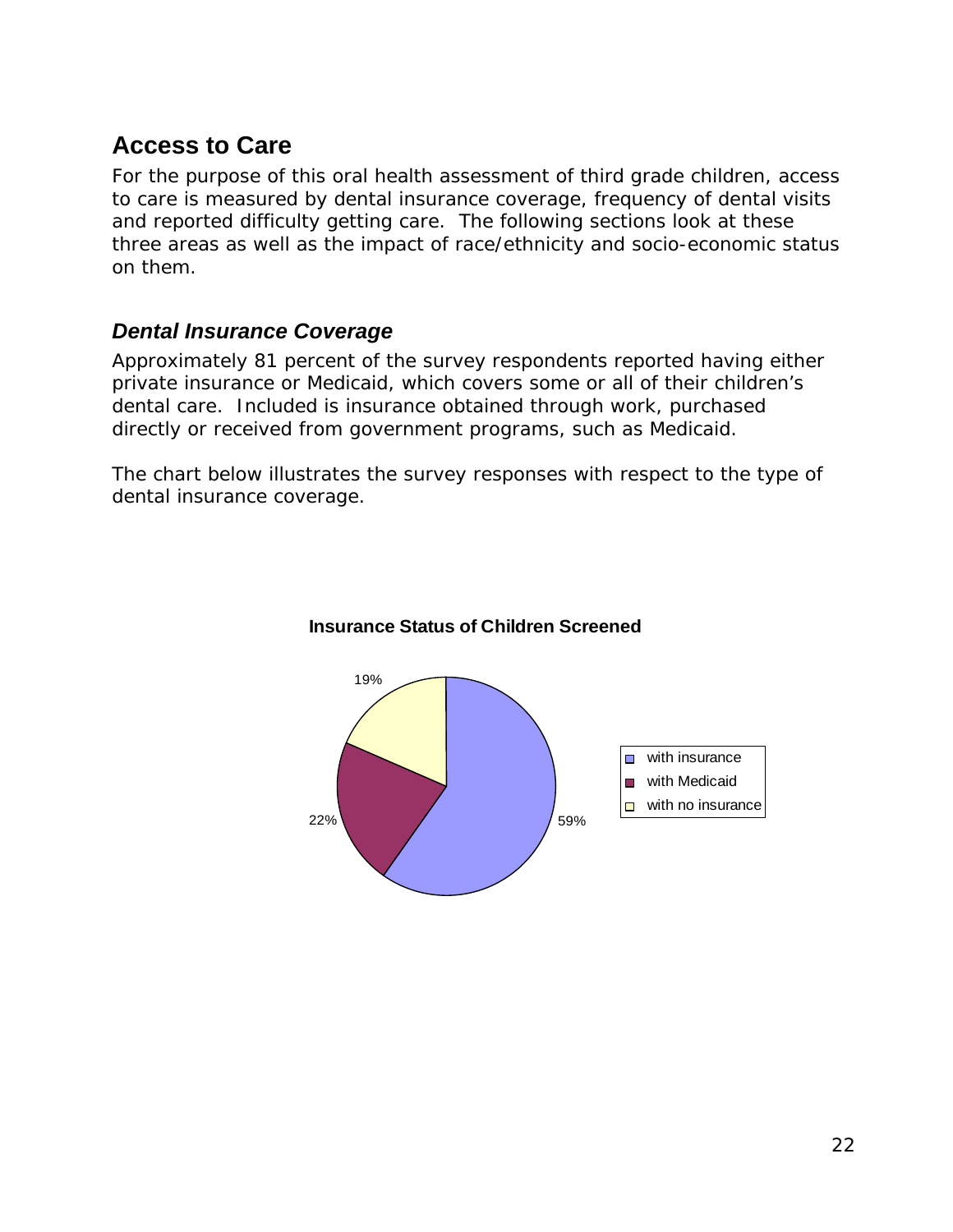## *Frequency of Dental Visits*

An overwhelmingly large proportion (72 percent) of parents reported that their children had visited the dentist or a dental clinic in the past year. Fourteen percent reported not having been to the dentist for two years and 7 percent reported never having been to the dentist. The following chart depicts the answers parents gave regarding the length of time since their child had last visited the dentist.



**Time Since Last Dental Visit**

The 271 parents who answered that their child had not been to the dentist in the past year, were also asked to indicate the main reason their child had not visited the dentist. The primary reason for not visiting the dentist in the past year was "cost", which was selected by 44 percent of the parents. More than 20 percent of parents also chose "no reason to go" and "do not have or know a dentist" as reasons for their child not visiting a dentist in the previous year.

Sixteen percent of parents cited "difficulty getting an appointment" as a reason for not getting dental care. While the survey offered the option for parents to select "my child is too young to see a dentist" as a reason for not visiting the dentist, none of the respondents chose this answer.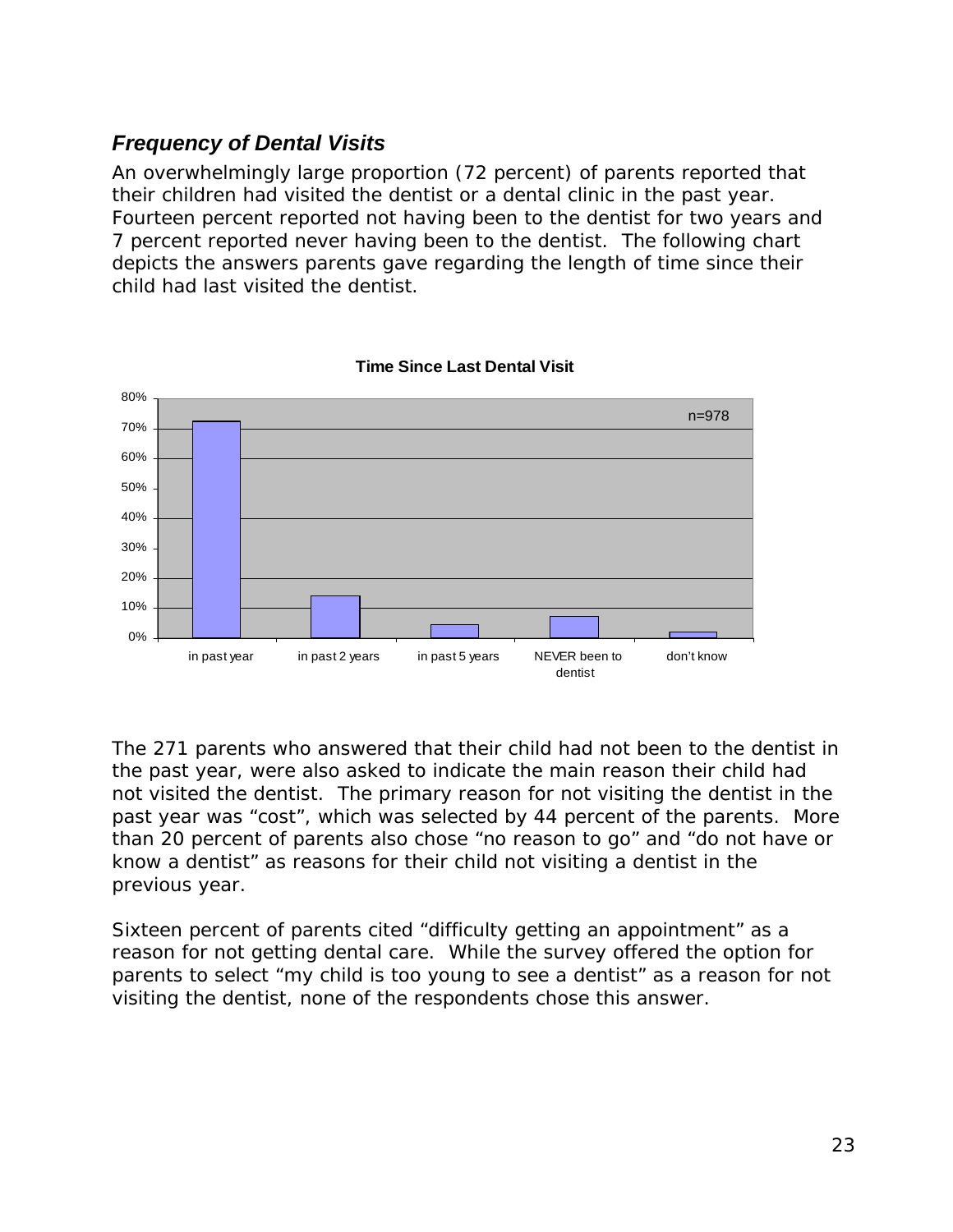The graph below represents the number of responses to each of the reasons parents selected for not accessing care for their children in the past year. Parents were given the option to select more than one reason.



#### **Reasons for Not Visiting the Dentist in Last Year**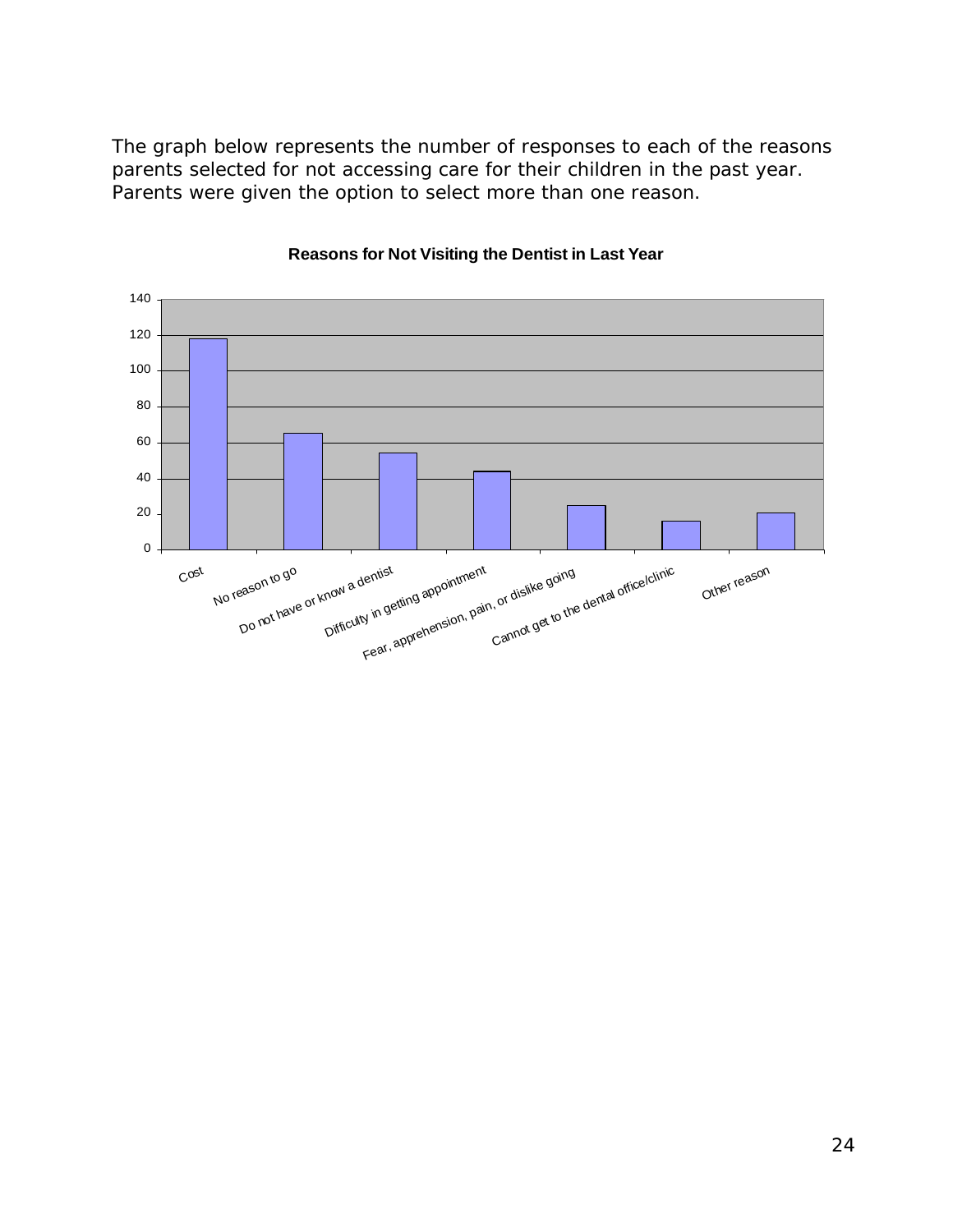## *Difficulty Getting Dental Care*

All parents were asked, "During the past two years, was there a time when you wanted dental care for your child but could not get it?" Twenty-eight percent of parents responded that they had wanted care but could not get it.

The following graph illustrates the reasons cited by these parents (267) for their child not getting care when they wanted it during the past two years. The main reasons provided were they "could not afford it" (146 responses or 55%) and "no insurance" (117 responses or 44%). "Difficulty getting an appointment" and "dentist did not accept Medicaid/insurance" were reasons given by 22 percent of the parents.



#### **Reasons Child Could Not Get Dental Care in Last 2 Years**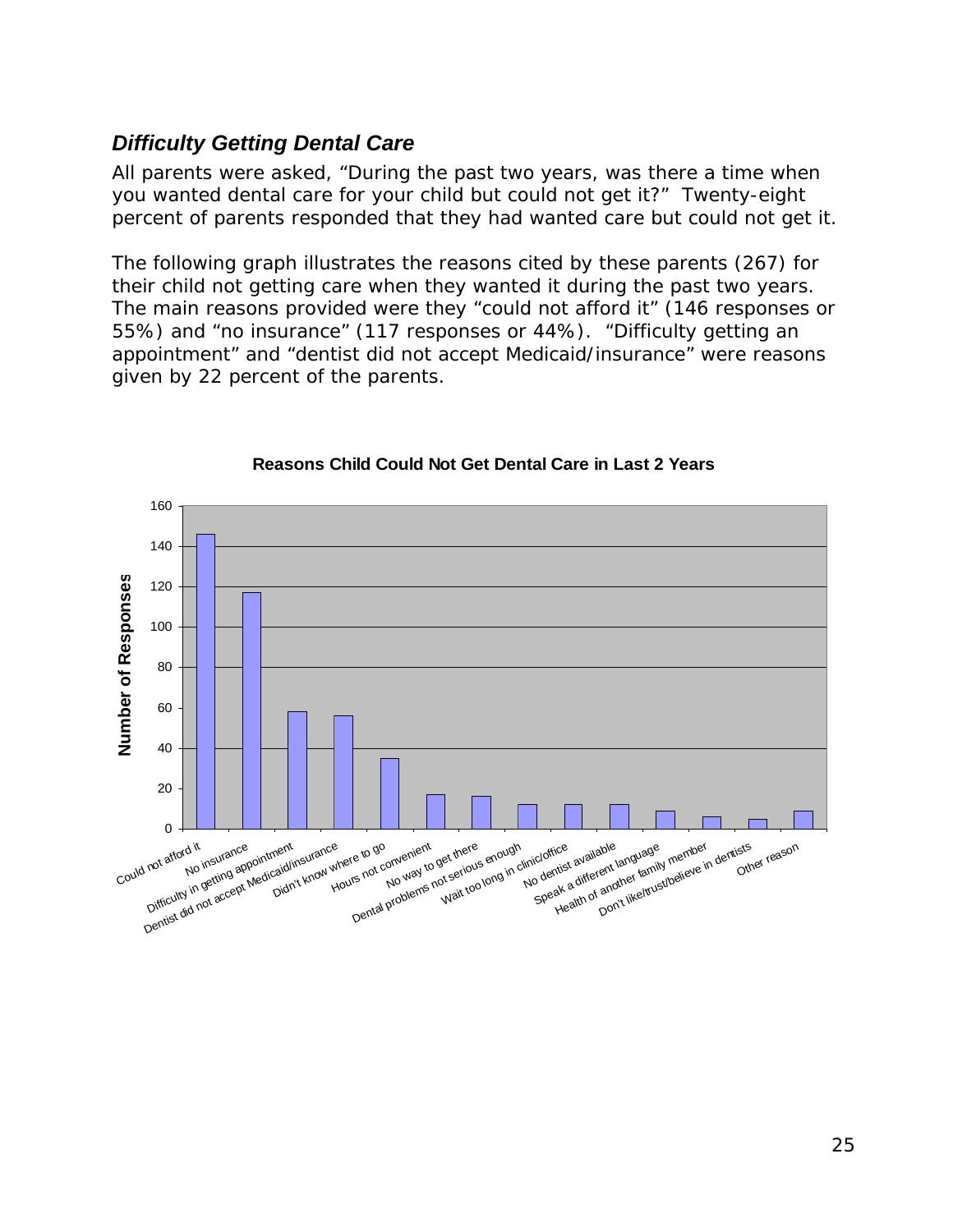## *Access to Care by County*

When looking at insurance coverage by county of residence, there is a significant variance. Children in New Castle County were nine percent more likely to have private insurance than their counterparts in Kent County and nearly 19 percent more likely than those living in Sussex County. Conversely, children in Sussex County were nearly twice as likely to be uninsured than were children in Kent and New Castle Counties. Kent County had the highest rate of children who received Medicaid.

The following graph illustrates the incidence of insurance coverage by type and county.



#### **Insurance Status by County**

While parents in Sussex County were least likely to report trouble getting care for their children when they wanted it (see below: children who had trouble access dental care by county), these children were slightly less likely (approximately 5%) to have visited the dentist in the past year. They were also more likely to have never been to the dentist.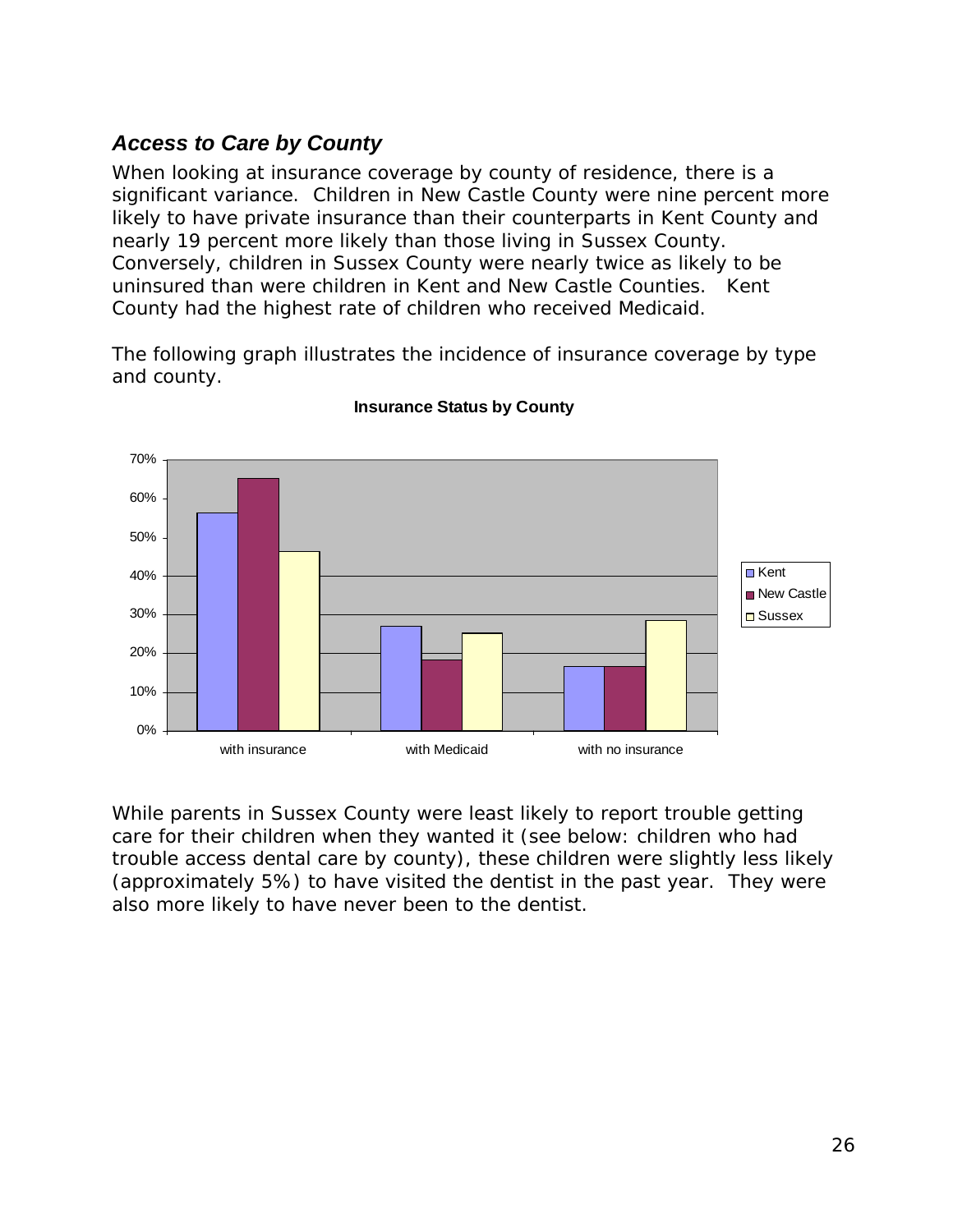Overall, the graph below illustrates that there is little difference among the counties with respect to the time since third grade children last visited the dentist.



#### **Time Since Last Dental Visit by County**

The chart below shows the distribution by county of parents who reported that there was a time during the past two years they wanted dental care for their child but could not get it. There is no significant difference among counties in Delaware with regard to trouble accessing dental care. Parents living in Sussex County, however, reported the least trouble getting care. As discussed above, this may be because fewer sought dental care for their children.

#### **Children Who Had Trouble Accessing Dental Care**

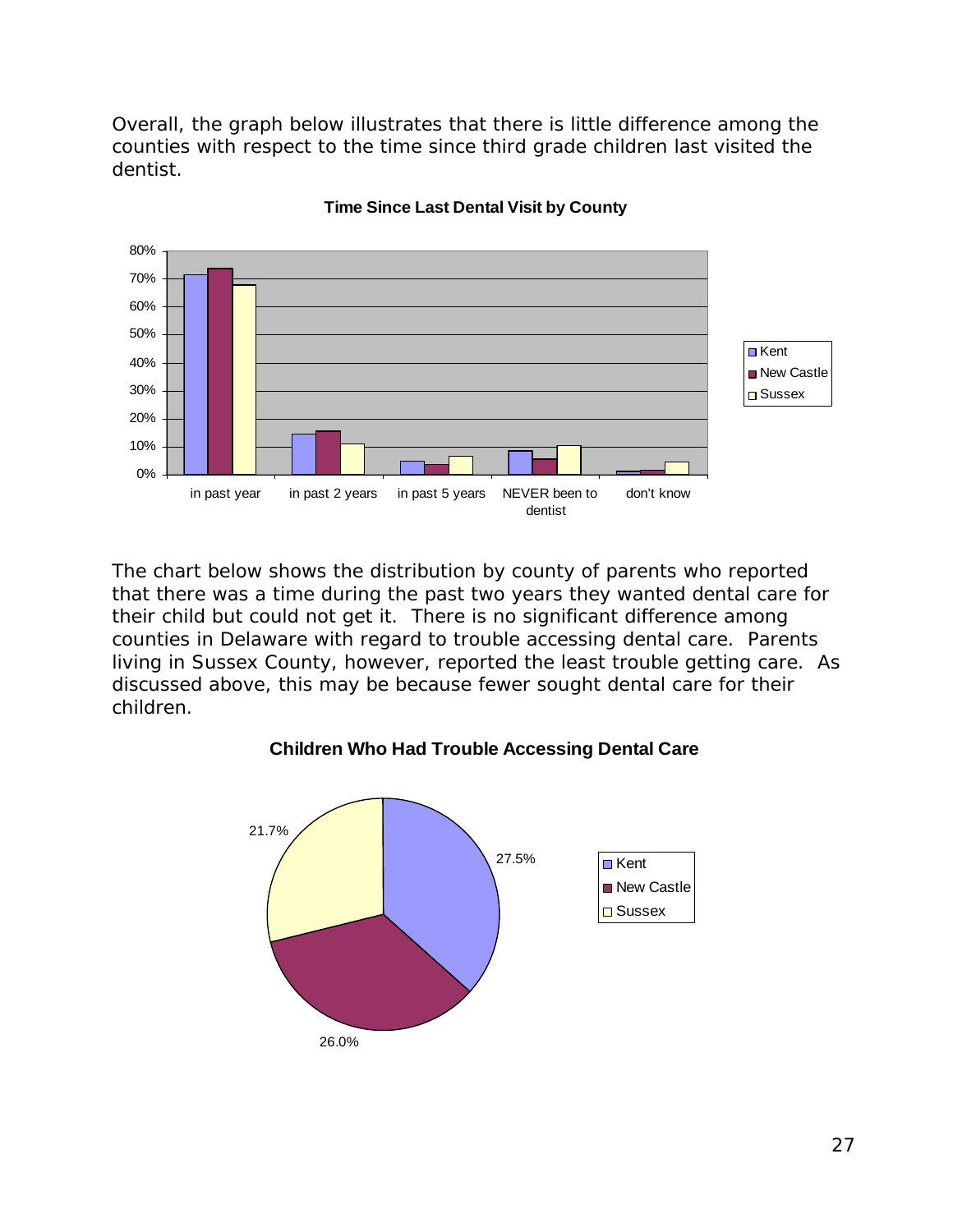## *Access to Care by Race and Ethnicity*

There is a considerable difference between race and ethnic groups regarding dental insurance coverage. Whites are twice as likely to have private dental insurance as are Hispanics. African-Americans are twice as likely to have Medicaid coverage as whites. Hispanics are more than twice as likely as Whites and three times as likely as African-Americans to have no dental insurance.



#### **Insurance Status by Race/Ethnicity**

The graph below shows the difference among race/ethnic groups with regard to the frequency in which they access dental care. Whites were 17 percent more likely than African Americans and twice as likely as Hispanics to have visited the dentist in the past year. Conversely, Hispanics were about four times more likely than African Americans and whites to have never been to the dentist. The graph below illustrates the disparity among race/ethnic groups with regard to the frequency in which they visit the dentist.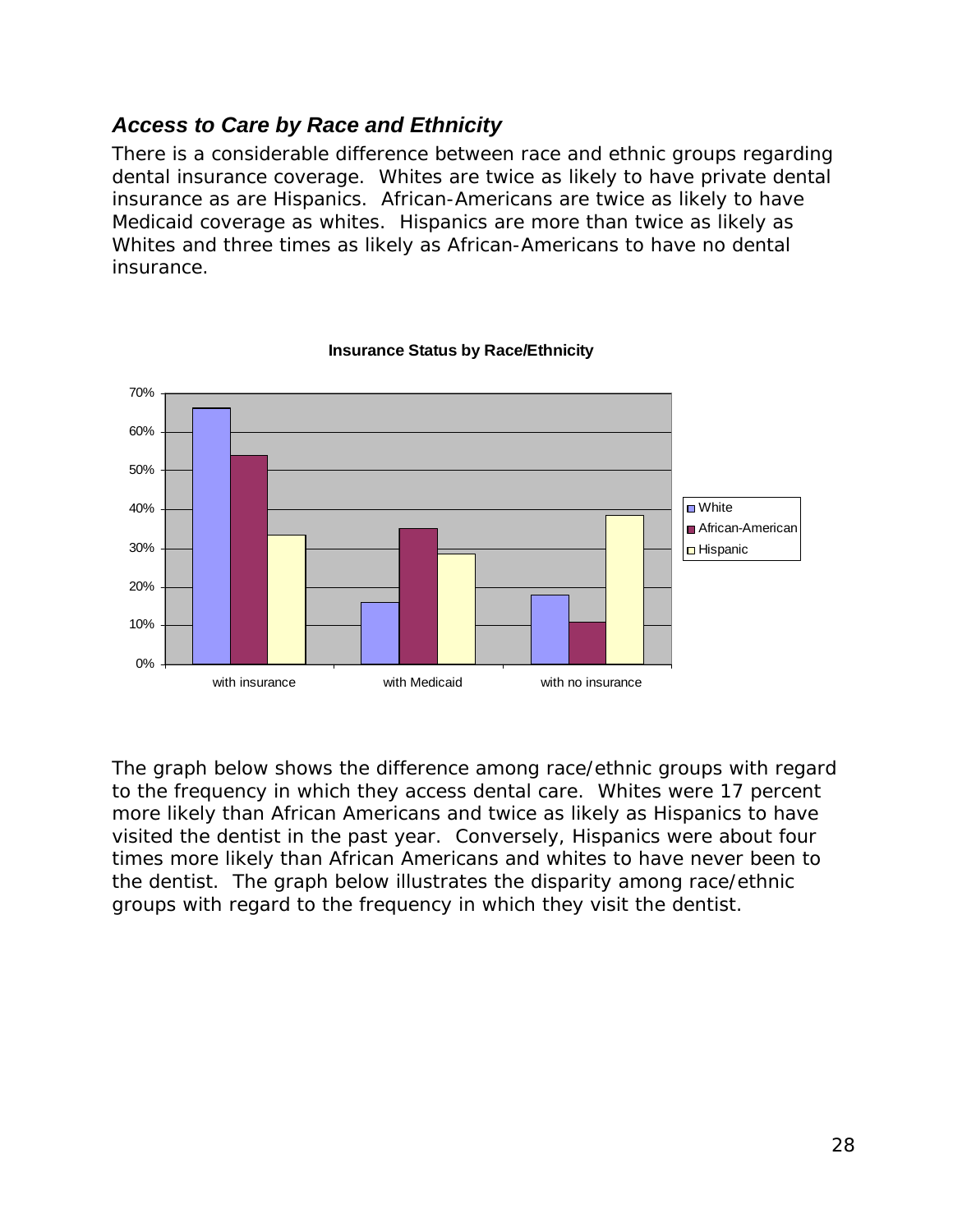

**Time Since Last Dental Visit by Race/Ethnicity**

Of the 28 percent of respondents who reported having trouble accessing care for their children, more than half were Hispanic and nearly one-third were African-American.

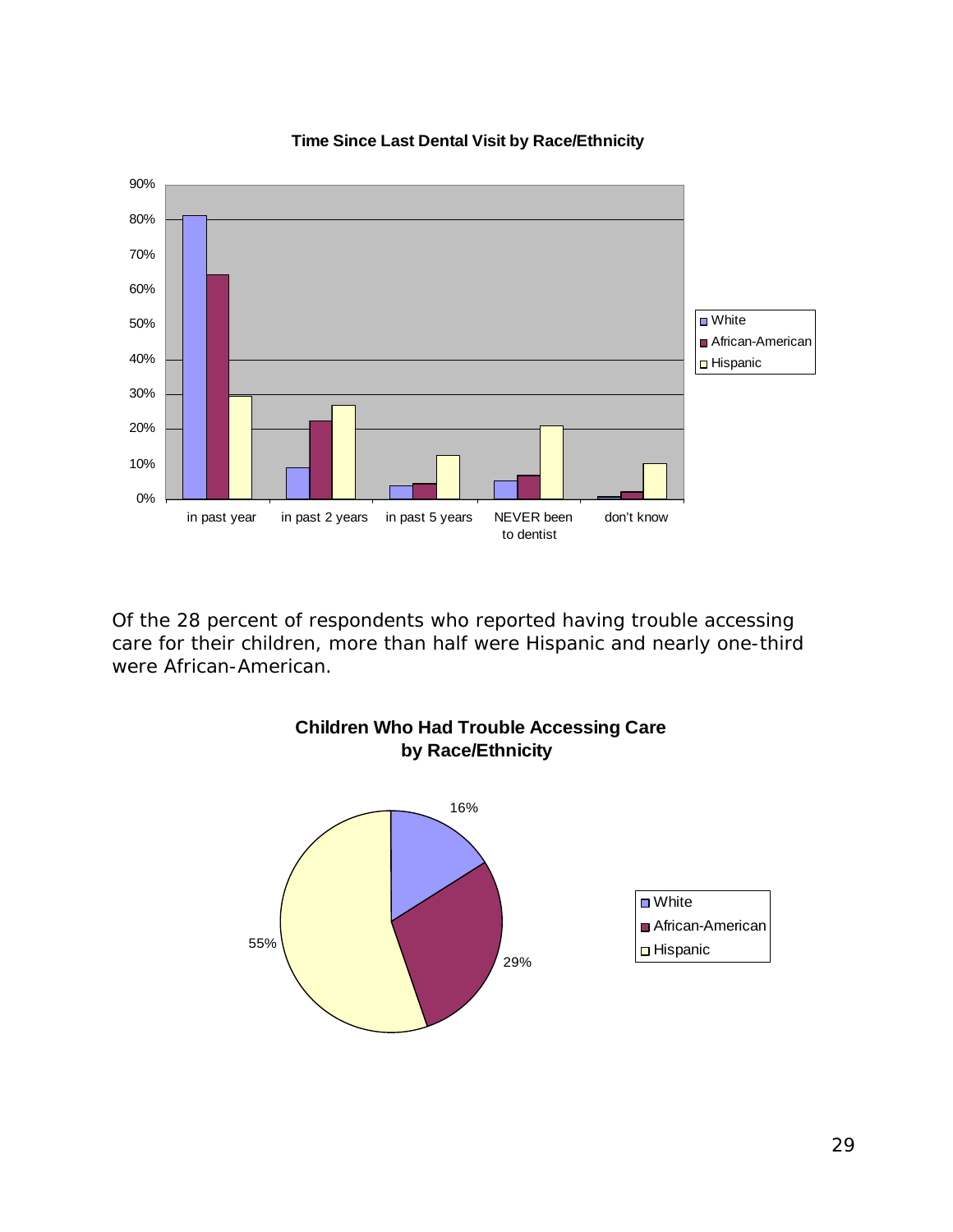## *Access to Care by Socio-Economic Status*

Children eligible for the free/reduced school meal program are two and a half times less likely to have private dental insurance than children who are not eligible for the program. Additionally, children who are eligible for the program are about 17 times more likely to have Medicaid coverage. There is no significant correlation between eligibility for the free/reduced meal program and having no dental insurance coverage.

The graph below depicts the impact of eligibility for the free/reduced meal program on insurance coverage.



#### **Insurance Coverage by Eligibility for Free/Reduced Lunch**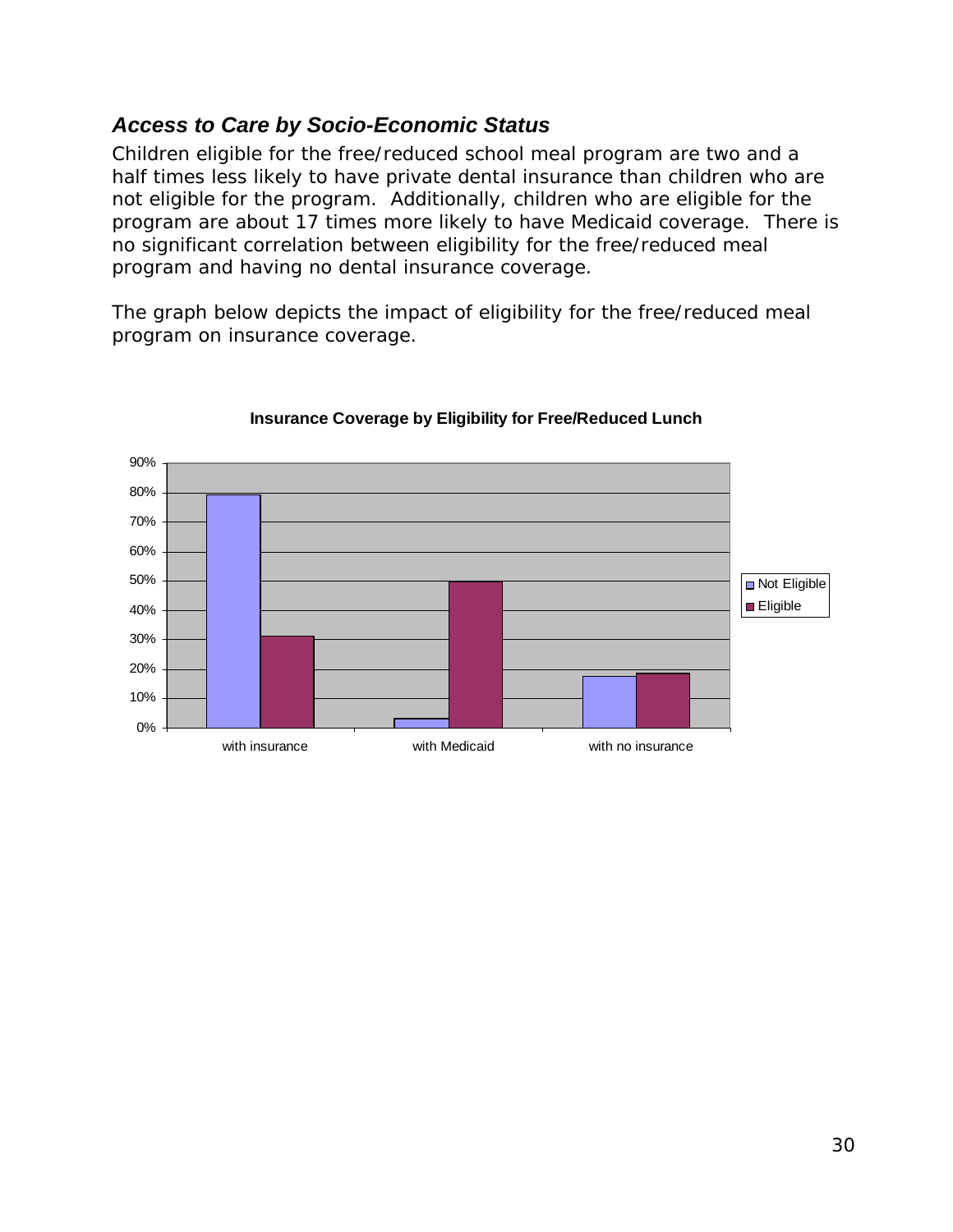As illustrated below, eighty percent of children not eligible for the free/reduced lunch program have had a visit to the dentist in the past year. This is a 30 percent increase over children who are eligible for the program. Twenty-four percent of children eligible for the program have been to the dentist in the past two years, compared to 8 percent of children not eligible. Children eligible for the program are twice as likely never to have been to the dentist as those not eligible for the free/reduced meal program.



#### **Time Since Last Appointment by Eligibility for Free/Reduced Lunch**

Almost 50 percent of parents whose children are eligible for the free/reduced school meal program have experienced difficulty getting dental care for their children when they needed it. This is compared to only 13 percent of children who are not eligible for the program.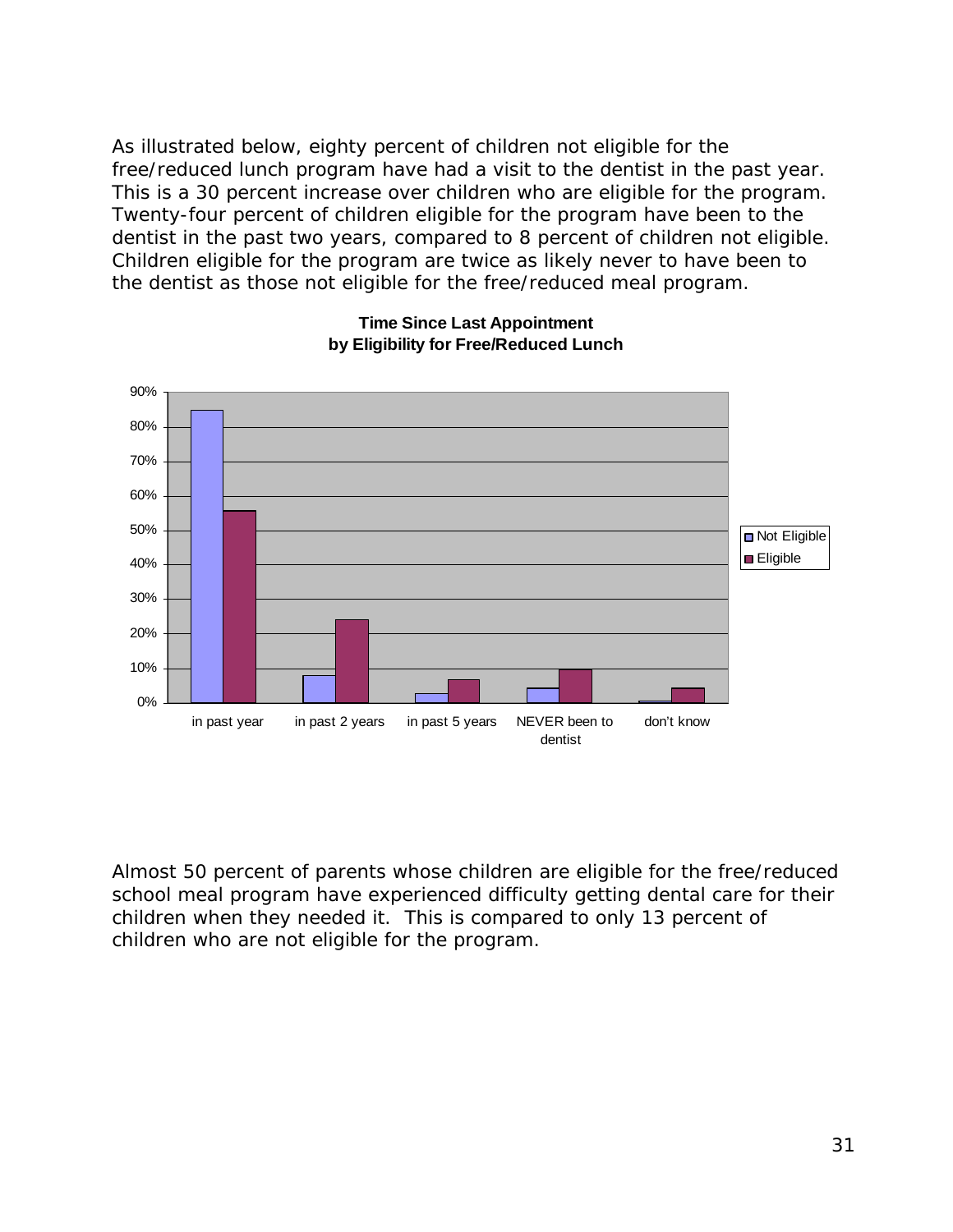# **Comparison to Healthy People 2010**

The national Healthy People 2010 report presents four objectives to improve oral health status among children. The following section provides a comparison of the findings of the Delaware Oral Health Assessment of Third Grade Children as compared to the national objectives.

**Healthy People 2010 Objective:** Reduce to 42 percent, the proportion of children with dental caries experience in their primary and permanent teeth.

**Delaware Rate:** Fifty-five percent of Delaware's third grade children had dental caries experience in their primary and permanent teeth.



#### **Children with Caries Experience**

**Healthy People 2010 Objective:** Reduce to 21 percent, the proportion of children with untreated dental decay in primary and permanent teeth.

**Delaware Rate:** Thirty percent of third grade children in Delaware had untreated dental decay in their primary and permanent teeth.

**Variance:** Delaware's proportion of children who have untreated tooth decay exceeds the national objective by nine percent.

#### **Children with Untreated Decay**

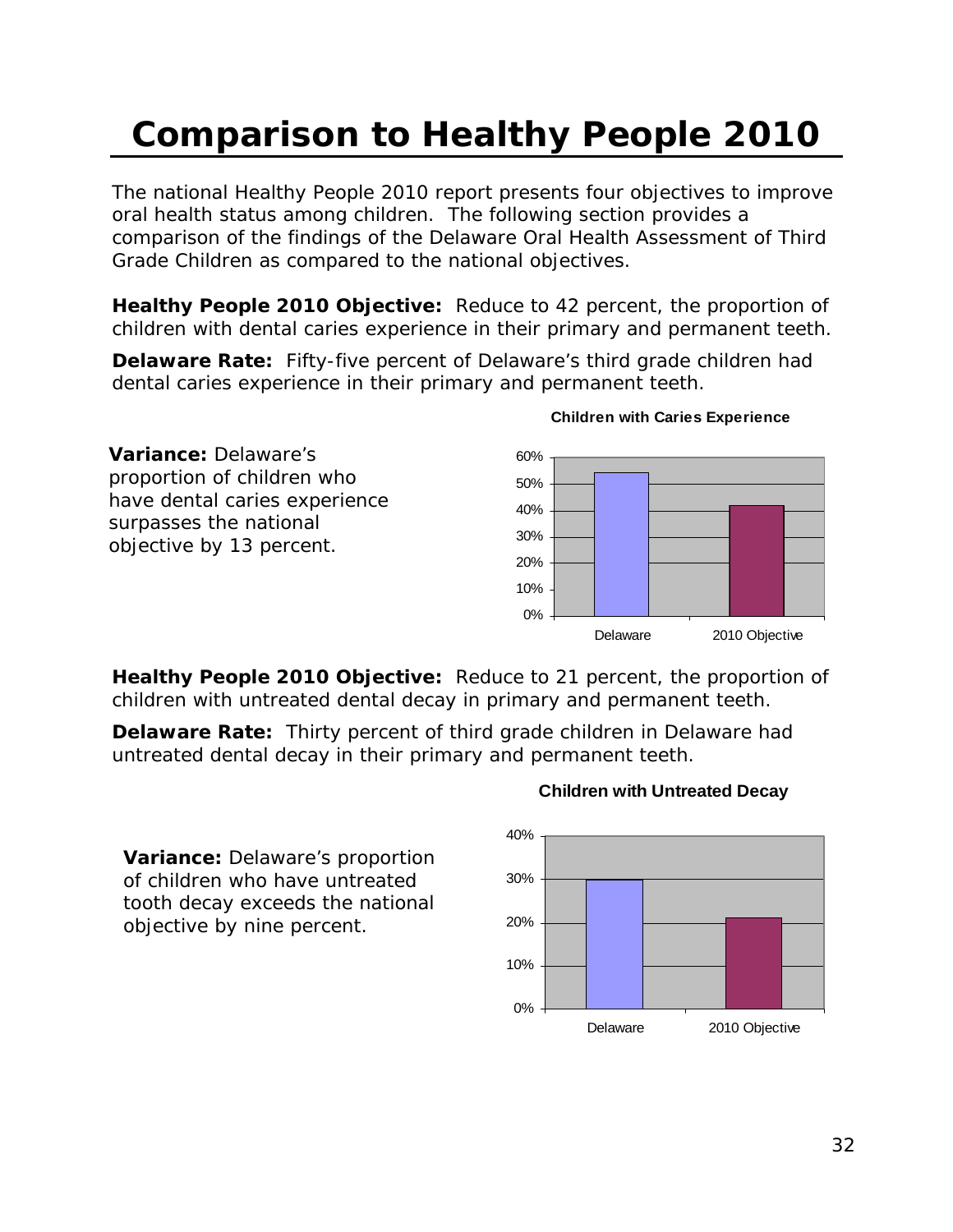**Healthy People 2010 Objective:** Increase to 50 percent, the proportion of children who have received dental sealants on their molar teeth.

**Delaware Rate:** Thirty-four percent of third grade children in Delaware have sealants on at least one of their molars.



#### **Children with Sealants**

**Healthy People 2010 Objective:** Increase to 57 percent, the proportion of low-income children and adolescents who received any preventive dental service during the past year.

**Delaware Rate:** Fifty-six percent of third grade children who are eligible for the free/reduced school meal program in Delaware have visited the dentist in the past year.

**Variance:** Delaware's rate of low income children who have visited the dentist in the past year is very close to the national objective. Delaware is only one percent away from meeting the standard.



**Visited the dentist in past year**

Overall, Delaware falls short of the National Healthy People 2010 oral health objectives. Significant improvements in the presence of dental caries, untreated tooth decay and the application of sealants are needed.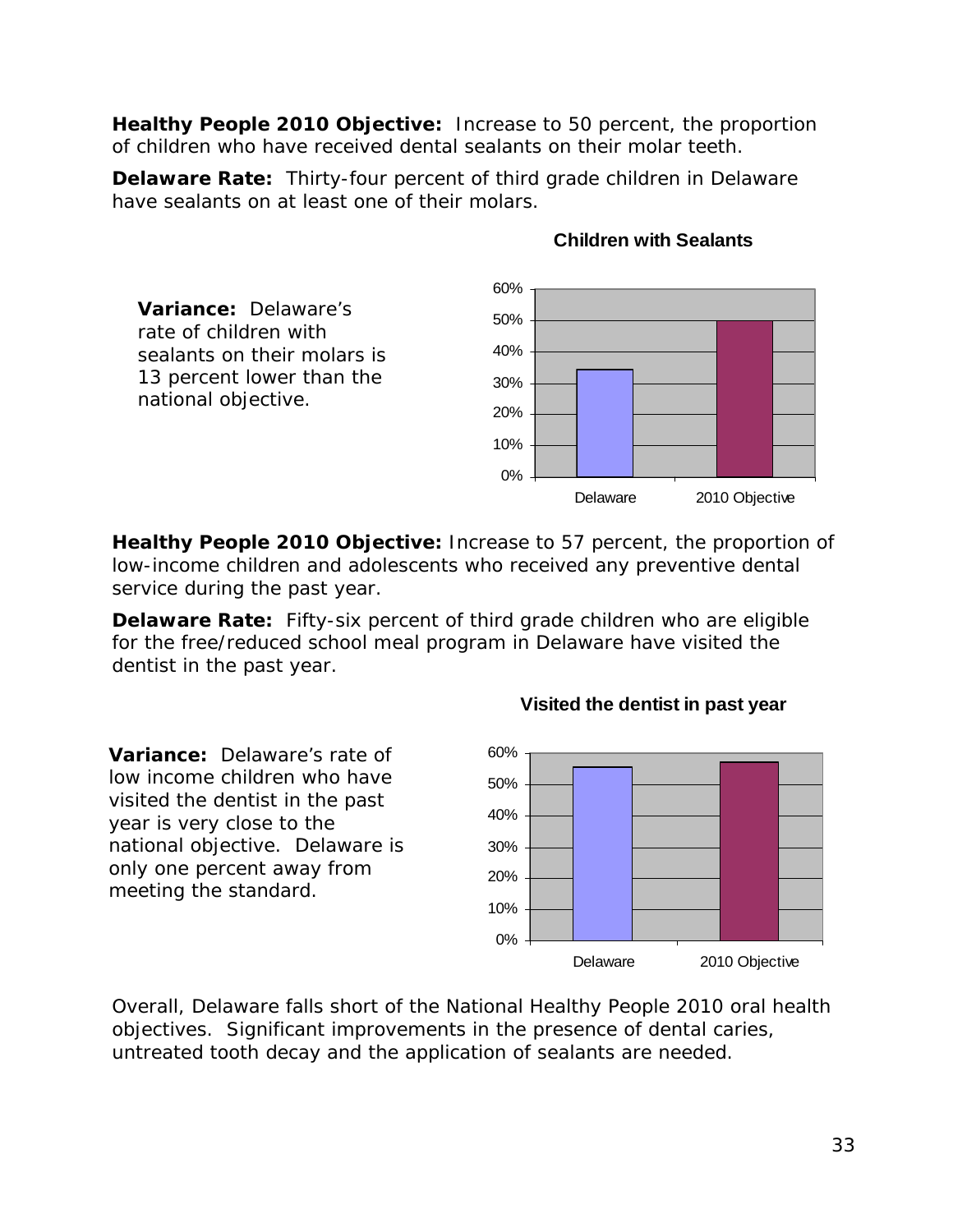# **Parental Consent and Survey Instrument**

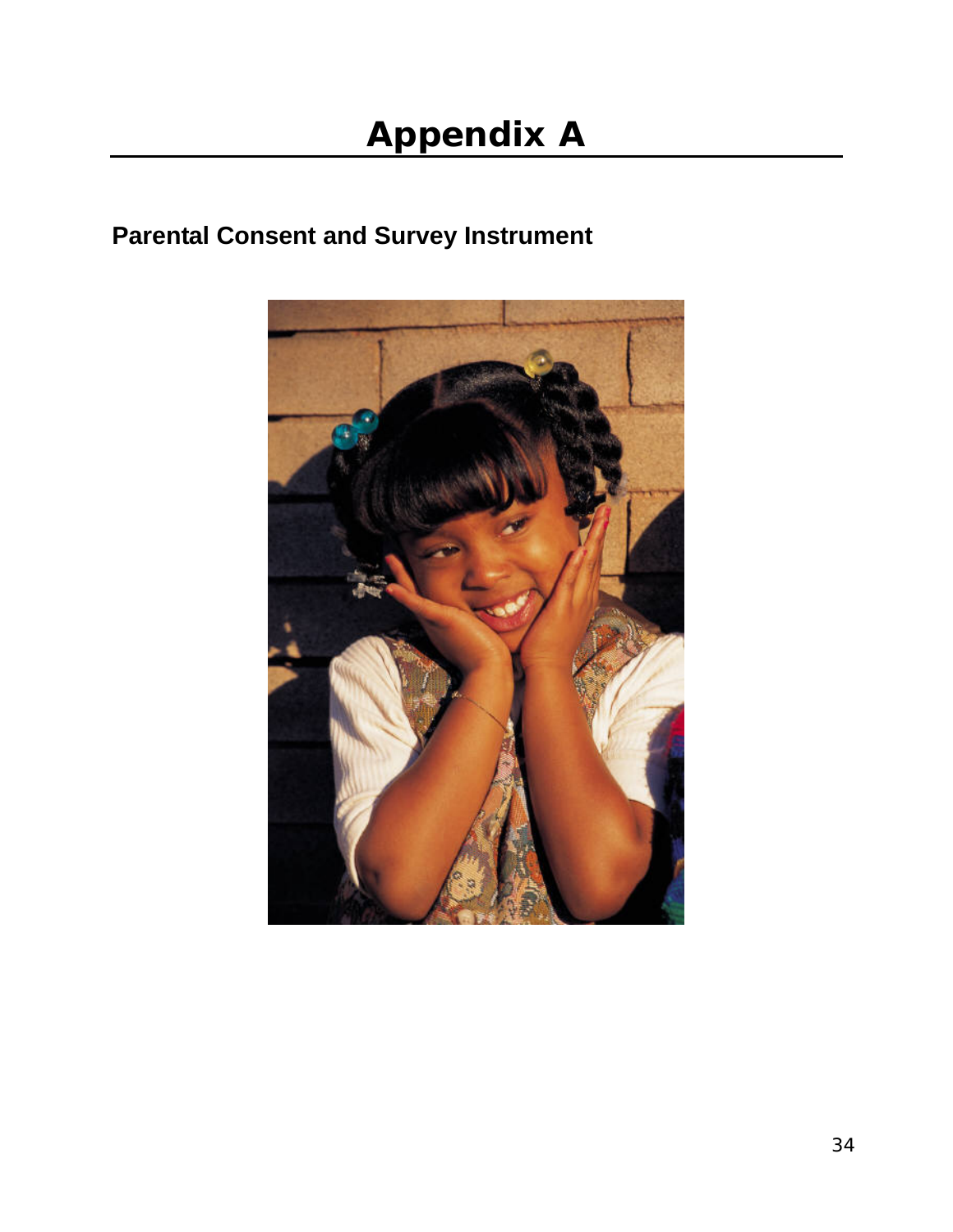## **Delaware Smile Survey**

|              | Child's Name: <b>Child's Name:</b> All the control of the control of the control of the control of the control of the control of the control of the control of the control of the control of the control of the control of the cont |                                           |
|--------------|-------------------------------------------------------------------------------------------------------------------------------------------------------------------------------------------------------------------------------------|-------------------------------------------|
| School       |                                                                                                                                                                                                                                     |                                           |
|              | Is your child eligible for the free or reduced lunch program? No                                                                                                                                                                    | <b>Parade Yes</b>                         |
|              | Which of the following describes your child (check all that apply):                                                                                                                                                                 |                                           |
| <b>White</b> | Black or African American                                                                                                                                                                                                           | Hispanic or Latino                        |
| Asian        | American Indian or Alaska Native                                                                                                                                                                                                    | Native Hawaiian or Other Pacific Islander |
|              |                                                                                                                                                                                                                                     |                                           |

| Yes, I give permission for my child to have his/her teeth checked.       |       |
|--------------------------------------------------------------------------|-------|
| No, I do not give permission for my child to have his/her teeth checked. |       |
| <b>Signature of Parent or Guardian:</b>                                  | Date: |

**Please answer these questions to help us learn more about access to dental care. Your answers will remain private and will not be shared. If you do not want to answer the questions, you may still give permission for your child to have his or her teeth checked.** 

1. Do you have any kind of insurance that pays for some or all of your child's DENTAL care? Include dental insurance obtained through work, purchased directly, as well as government programs like Medicaid. Specify if Medicaid. \_\_\_\_Yes (\_\_\_\_Medicaid) \_\_\_\_ No

#### **2. How long has it been since your child last visited a dentist or a dental clinic for any reason? (Check one)**

- 1 \_\_\_\_ Within the past year (go to question 4) 4 \_\_\_\_ My child has never been to the dentist (go to question 3)
- 2 \_\_\_\_ Within the past 2 years (go to question 3) 5 \_\_\_\_ Don't know/Not sure (go to question 3)
- 3 \_\_\_\_ Within the past 5 years (go to question 3)
- 3. What is the main reason your child has NOT visited the dentist in the last year? (Check all that apply)

|  | 2ost                                 | Difficulty in getting appointment          |
|--|--------------------------------------|--------------------------------------------|
|  | No reason to go (no dental problems) | Fear, apprehension, pain, or dislike going |

- 3 \_\_\_\_ My child is too young to see a dentist 7 \_\_\_\_ Cannot get to the dental office/clinic
- 4 \_\_\_\_ Do not have or know a dentist  $\begin{array}{ccc} 8 & \phantom{1}2 & \phantom{1}0 & \phantom{1}0 & \phantom{1}0 & \phantom{1}0 & \phantom{1}0 & \phantom{1}0 & \phantom{1}0 & \phantom{1}0 & \phantom{1}0 & \phantom{1}0 & \phantom{1}0 & \phantom{1}0 & \phantom{1}0 & \phantom{1}0 & \phantom{1}0 & \phantom{1}0 & \phantom{1}0 & \phantom{1}0 & \phantom{1}0 & \phantom{1}0 & \phantom{1}$

4. During the past 2 years, was there a time when you wanted dental care for your child but could not get it?

| Yes (go to question 5). | ____No (You are finished – thank you) | Don't know (You are finished) |
|-------------------------|---------------------------------------|-------------------------------|
|-------------------------|---------------------------------------|-------------------------------|

#### **5. The last time your child could not get the dental care you wanted for him/her, what was the main reason he/she could not get care? (Check all that apply)**

|   | Could not afford it                       | _____ Didn't know where to go             |
|---|-------------------------------------------|-------------------------------------------|
|   | No insurance                              | 10 _____ No way to get there              |
| 3 | Dentist did not accept Medicaid/insurance | 11 Hours not convenient                   |
|   | ______ Dental problems not serious enough | 12 ______ Speak a different language      |
| 5 | _____ Wait too long in clinic/office      | 13 ______ Health of another family member |
| 6 | Difficulty in getting appointment         | Other reason <b>Example</b> 2014          |
|   | Don't like/trust/believe in dentists      | 88 Don't know/don't remember              |
| 8 | No dentist available                      |                                           |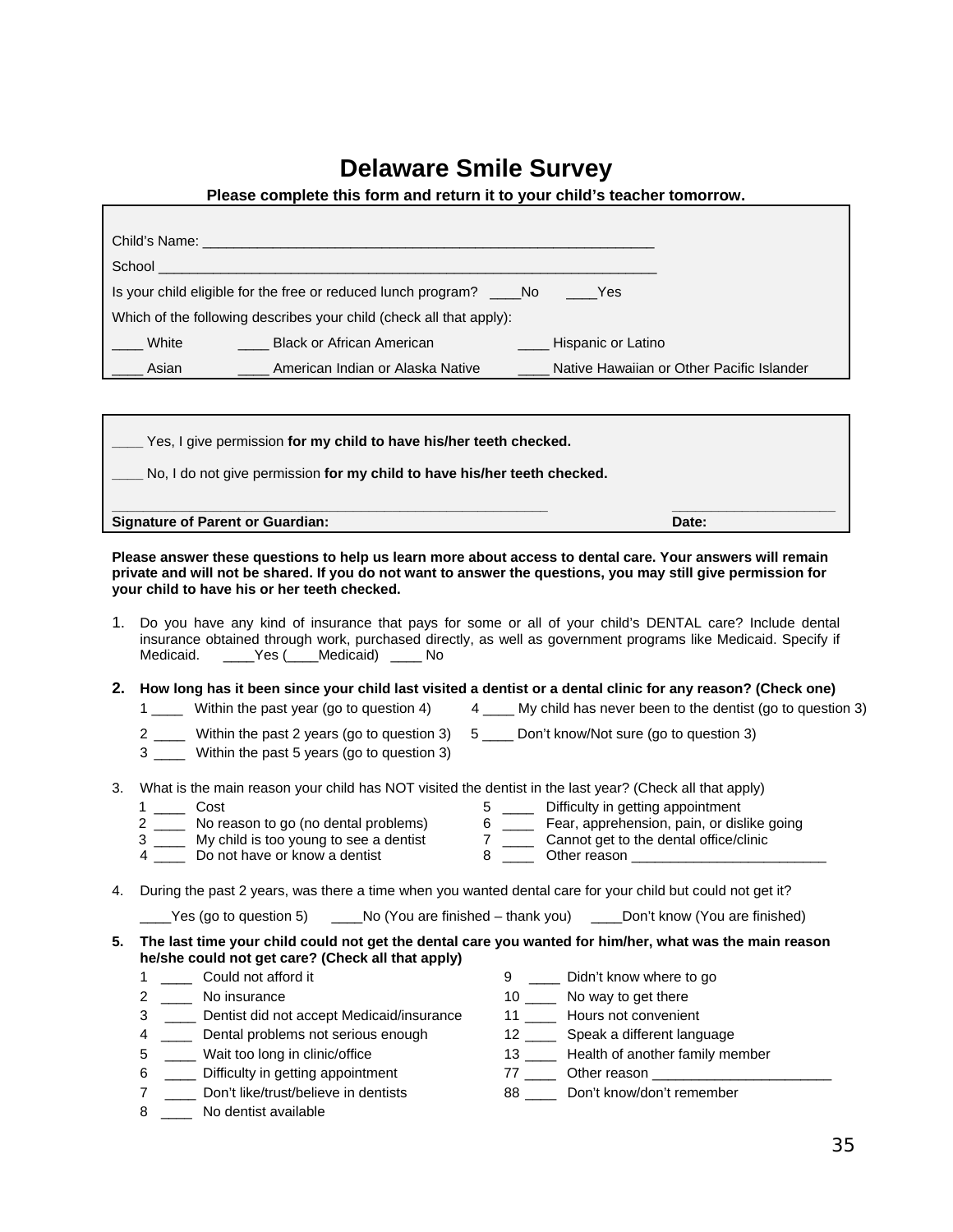# **Community and School Dental Programs**

## *Delaware School Sealant Program*

The Delaware Division of Public Health initiated a school sealant program in 2004 with the endorsement and support of the Delaware Department of Education. Dental sealants are a proven and effective method for preventing occlusal tooth decay by coating the developmental grooves and pits of the chewing surfaces with a plastic material that is bonded to the tooth. School sealant programs, along with community water fluoridation, are the only community oral health programs that have demonstrated effectiveness in reducing dental caries.

The Seal a Smile Program is a collaboration among the Division of Public Health, the Delaware State Dental Society, and the Delaware Dental Hygienists' Association. Volunteer dentists provide dental screenings for second and third grade children and volunteer dental hygienists place dental sealants on permanent molars to protect the teeth from decay. Approximately 1000 children will benefit from this program during the 2004- 2005 school year. For more information, contact the Delaware Division of Public Health dental program at 302-741-2960.

## *Give Kids a Smile Program*

The Delaware State Dental Society launched the Give Kids a Smile Program in February 2004. The program provides free dental care for low- income children on a selected day in February. Dentists, dental hygienists, dental assistants, and office staff volunteered to provide comprehensive dental care for 150 children. The program will be expanded to three sites in February, 2005. For more information, call the Delaware State Dental Society at 302- 368-7634.

## *Special Smiles*

Special Olympics Delaware sponsors the Special Smiles program during its state games in June at the University of Delaware. Volunteer dentists, dental hygienists, and dental assistants provide the athletes with an oral health screening, dental hygiene products, and information on maintaining oral health. Athletes who do not have a dentist are given referrals for a dentist in their area.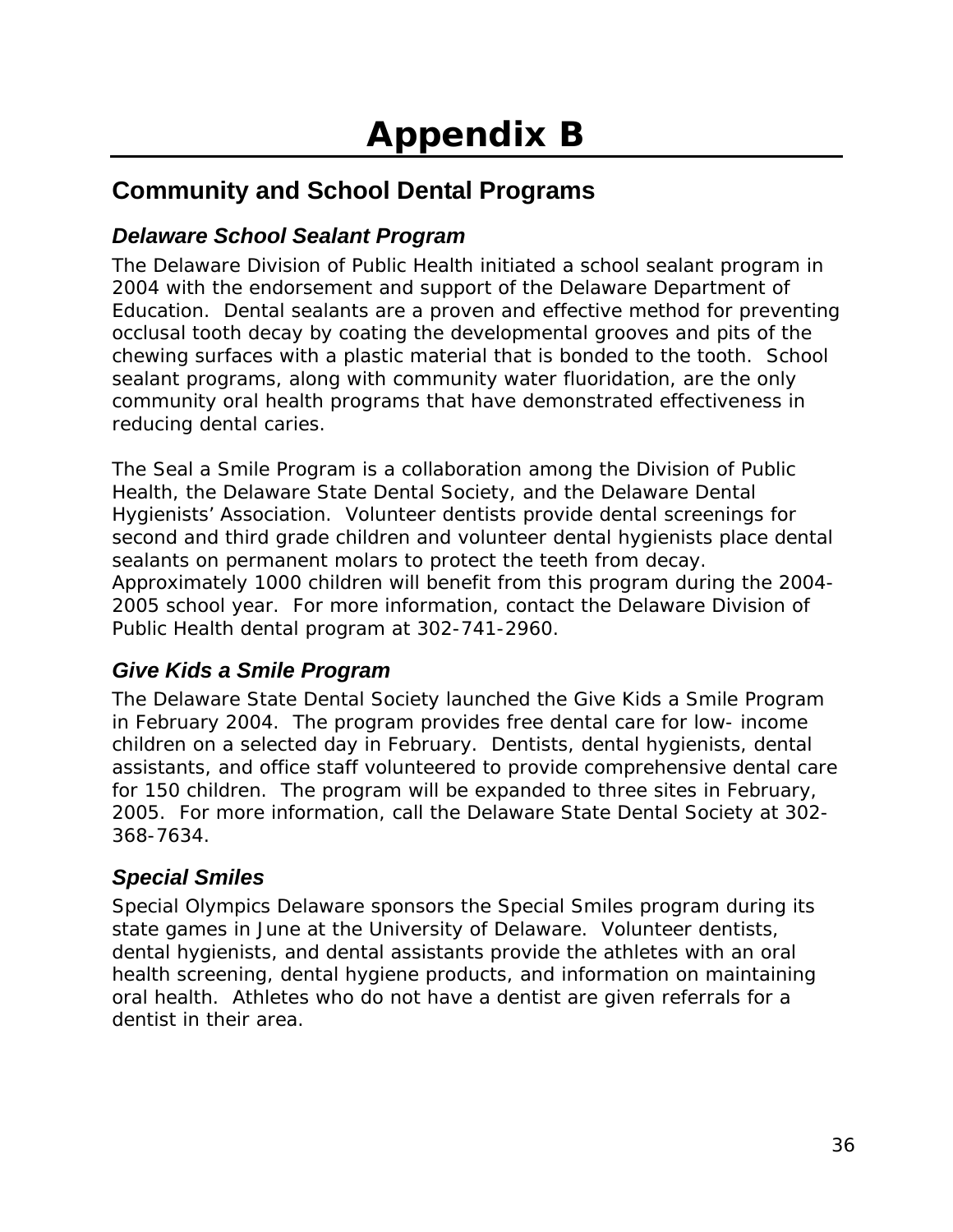# **Appendix C**

## **Educational Resources**

## *Dental Residency Programs*

### **General Practice Residency and Oral & Maxillofacial Surgery**

Wilmington Hospital Dept. of Oral & Maxillofacial Surgery and Hospital **Dentistry** 501 West 14th Street Wilmington, DE 19801 (302) 428-2274

## *Dental Hygiene Education*

### **Delaware Technical & Community College, Allied Health Technology**

Dental Hygiene Technology Program Terry/Owens Campus Extension Jack F. Owens Campus P. O. Box 610 Georgetown, DE 19947 (302) 855-5935

Wilmington Campus 333 Shipley Street Wilmington, DE 19801-2499 (302) 888-5288

## *Dental Assistant Education*

### **New Castle County Vocational Technical School District**

Dental Assisting Program Delcastle Technical High School 1417 Newport Road Wilmington, DE 19804 (302) 995-8100

Hodgson Vo-Tech High School 2575 Glasgow Ave. Newark, DE 19702 (302) 834-0990

Howard High School of Technology 401 E. 12th Street, Wilmington, DE 19801 (302) 571-5400

### **Polytech High School**

Dental Assisting Technology Program P.O. Box 97 823 Walnut Shade Road Woodside, DE 19980 (302) 697-3255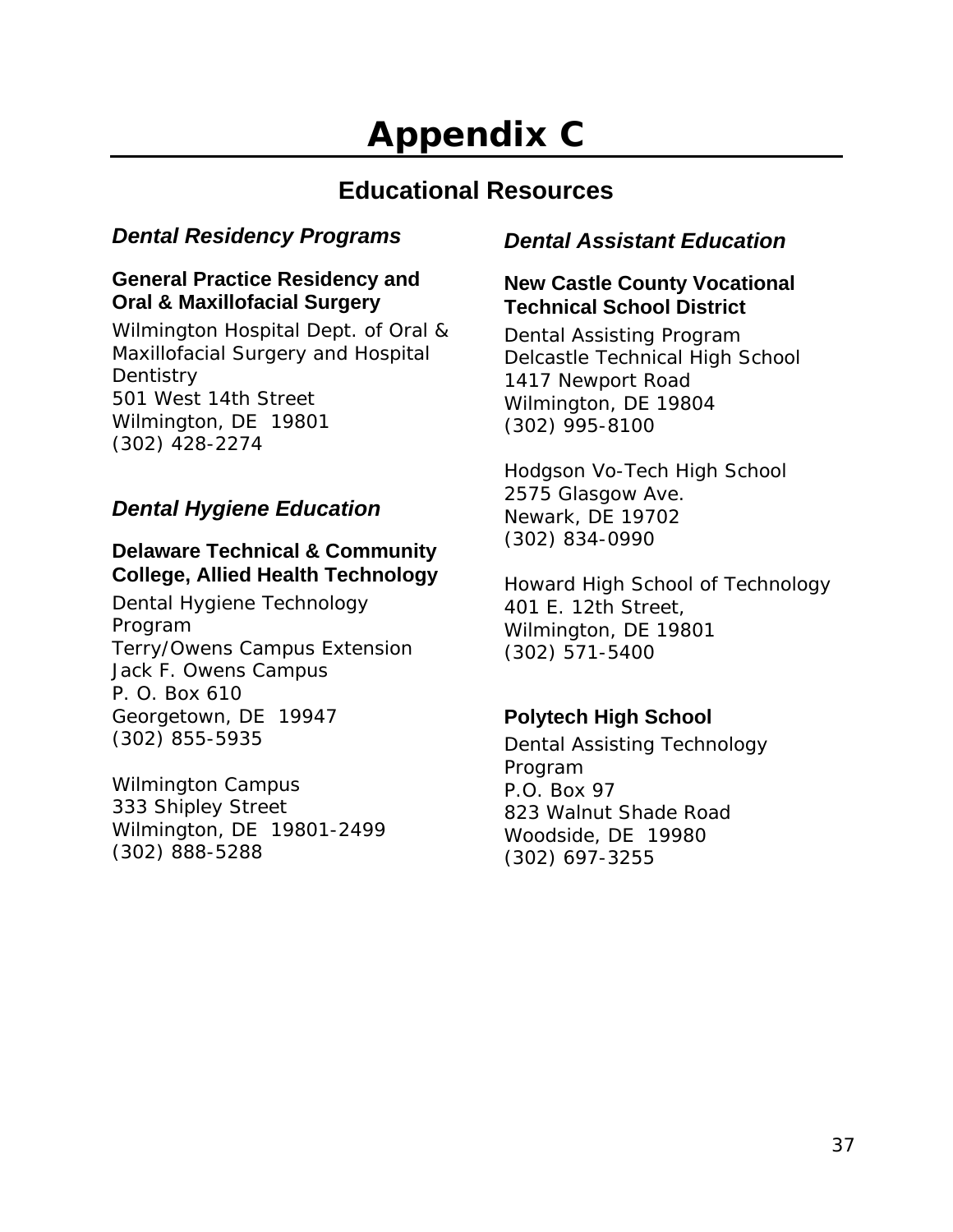# **Appendix D**

## **Delaware Dental Clinics**

## *New Castle County*

Del Tech Dental Health Center 2nd and Shipley Streets Wilmington, DE 19801 302-571-5364 All ages

Henrietta Johnson Medical Center 601 New Castle Avenue Wilmington, DE 19801 302-655-6190 Children over age 3

Nemours Dental Clinic for Seniors New Castle, Kent, and Sussex 1801 Rockland Rd. Wilmington, DE 19803 302-651-4400 or 1-800-292-9538 Pierre Toussaint Dental Office Senior Citizens

## *Kent & Sussex Counties*

Kent Community Health Center 1095 South Bradford Street Dover, DE 19904 302-678-2000 All ages

Nemours Dental Clinic for Seniors See listing under New Castle County Senior Citizens

Sussex Smiles Dental Clinic Stockley Center RD 6 Box 1000 Georgetown, DE 19947 302-934-8031 Low income adults

830 North Spruce Street Wilmington, DE 19801 302-652-8947 Adults ages 18-64

Westside Health 1802 West 4th Street Wilmington DE 19805 302-655-5822 All ages

Wilmington Hospital Dept. of Oral & Maxillofacial Surgery and Hospital **Dentistry** 501 West 14th Street Wilmington, DE 19801 302-428-2274 All ages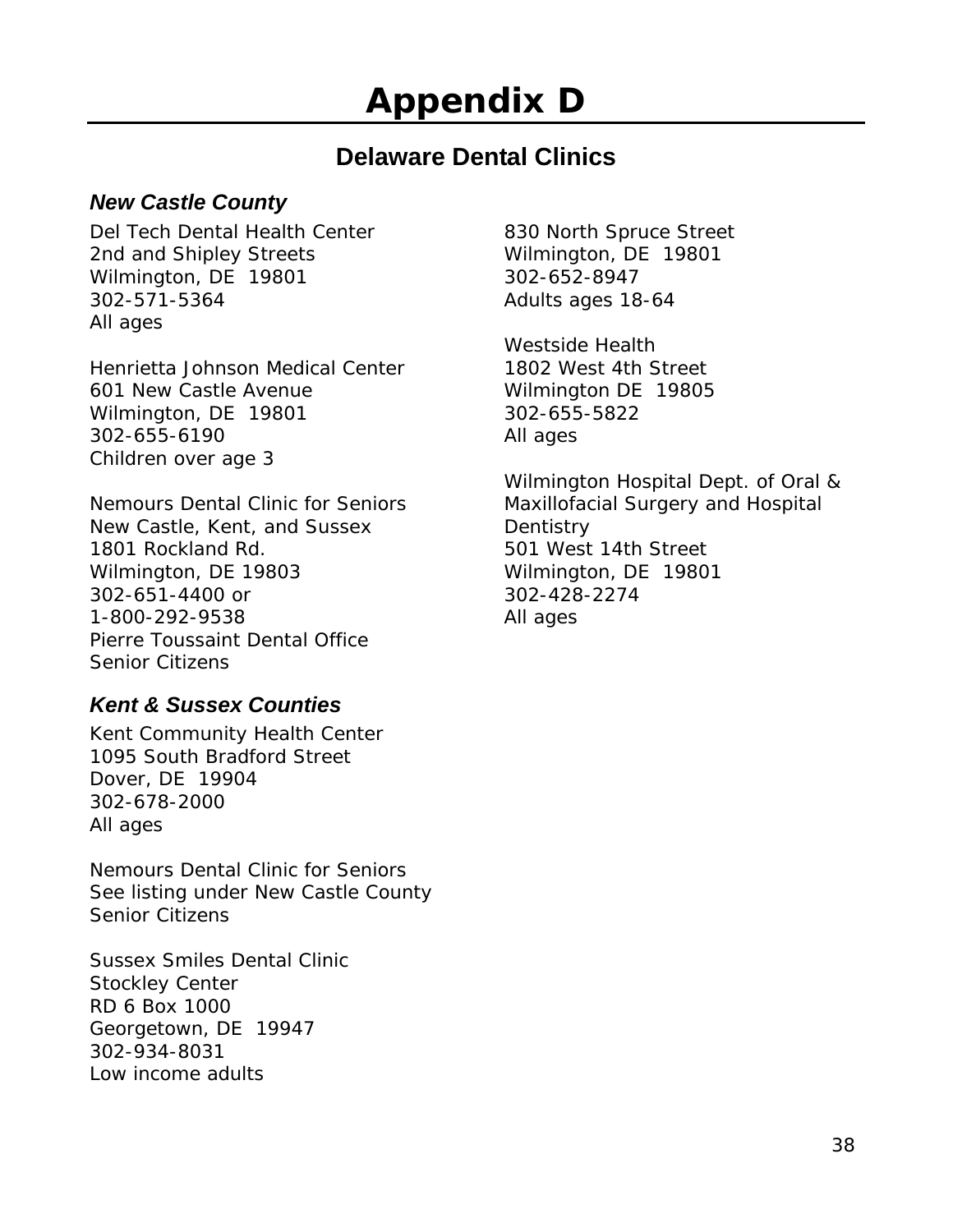## *Delaware Division of Public Health Dental Clinics*  **Medicaid Eligible Children**

### **Kent County**

Milford State Service Center 11-13 North Church Avenue Milford, DE 19963 Phone: (302) 422-1372 Fax: (302) 422-1519

Williams State Service Center 805 River Road Dover, DE 19901 Phone: (302) 739-4755 Fax: (302) 739-7763

### **Sussex County**

Georgetown State Service Center 546 Bedford Street Extension Georgetown, DE 19947 Phone: (302) 856-5240 Fax: (302) 856-5061

Shipley State Service Center 350 Virginia Avenue Seaford, DE 19973 (302) 628-2009 Fax: (302) 628-2029

### **New Castle County**

Belvedere State Service Center 310 Kiamensi Road Wilmington, DE 19804 Phone: (302) 995-8560 Fax: (302) 633-3720

DeLaWarr State Service Center 500 Rogers Road New Castle, DE 19720 Phone: (302) 577-2973 Fax: (302) 577-5696

Hudson State Service Center 501 Ogletown Road Newark, DE 19711 Phone: (302) 283-7560 Fax: (302) 283-7556

Porter State Service Center 509 West 8th Street Wilmington, DE 19801 Phone: (302) 577-3404 Fax: (302) 577-6958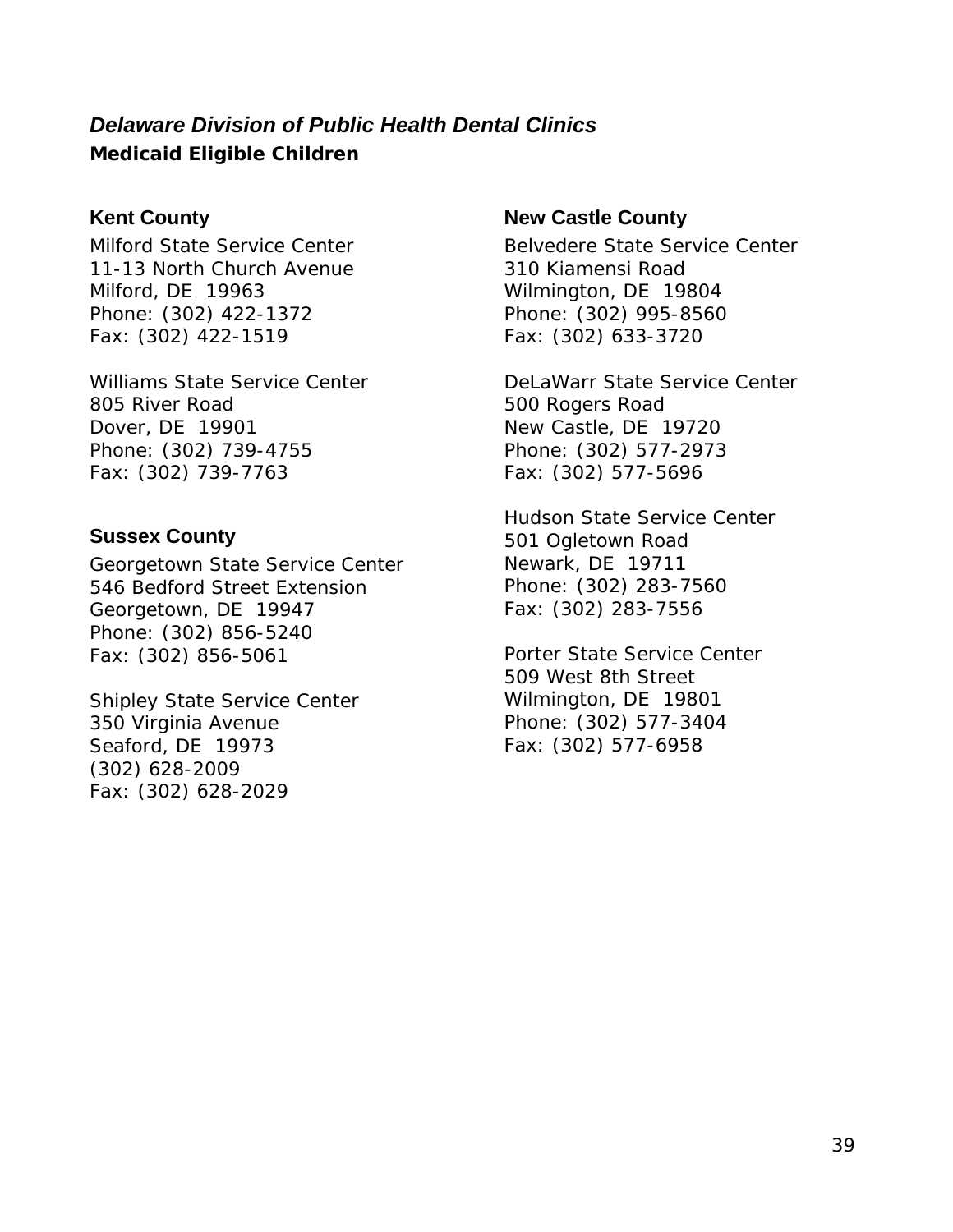## **Fluoridated Public Water Supplies**

The following Delaware Public Water Systems contain optimal levels of fluoride. These systems comprise approximately 91% of persons served by public water systems in Delaware.

Artesian Water Company Bayview Beach Improvement Company, Inc. Blades Water Department Camden Wyoming Sewer & Water Authority Chestnut Grove Clayton Water Department Delaware Correctional Center Delmar Water Department Dover Air Force Base Dover Water Department Includes Tidewater's West Dover District & Carlisle Village Eagle Meadows Felton Water Department Georgetown Water Department Holly Hills Estates Lewes Water Department Long Farm Estates Methodist Country House Middletown Water Department Milford Water Department Milton Water Department New Castle Water Department Newark Water Department Pepper Ridge Seaford Water Department Selbyville Water Department South Bethany Water Department Strimel's Trailer Park Townsend Water Department United Water Delaware Wilmington Water Department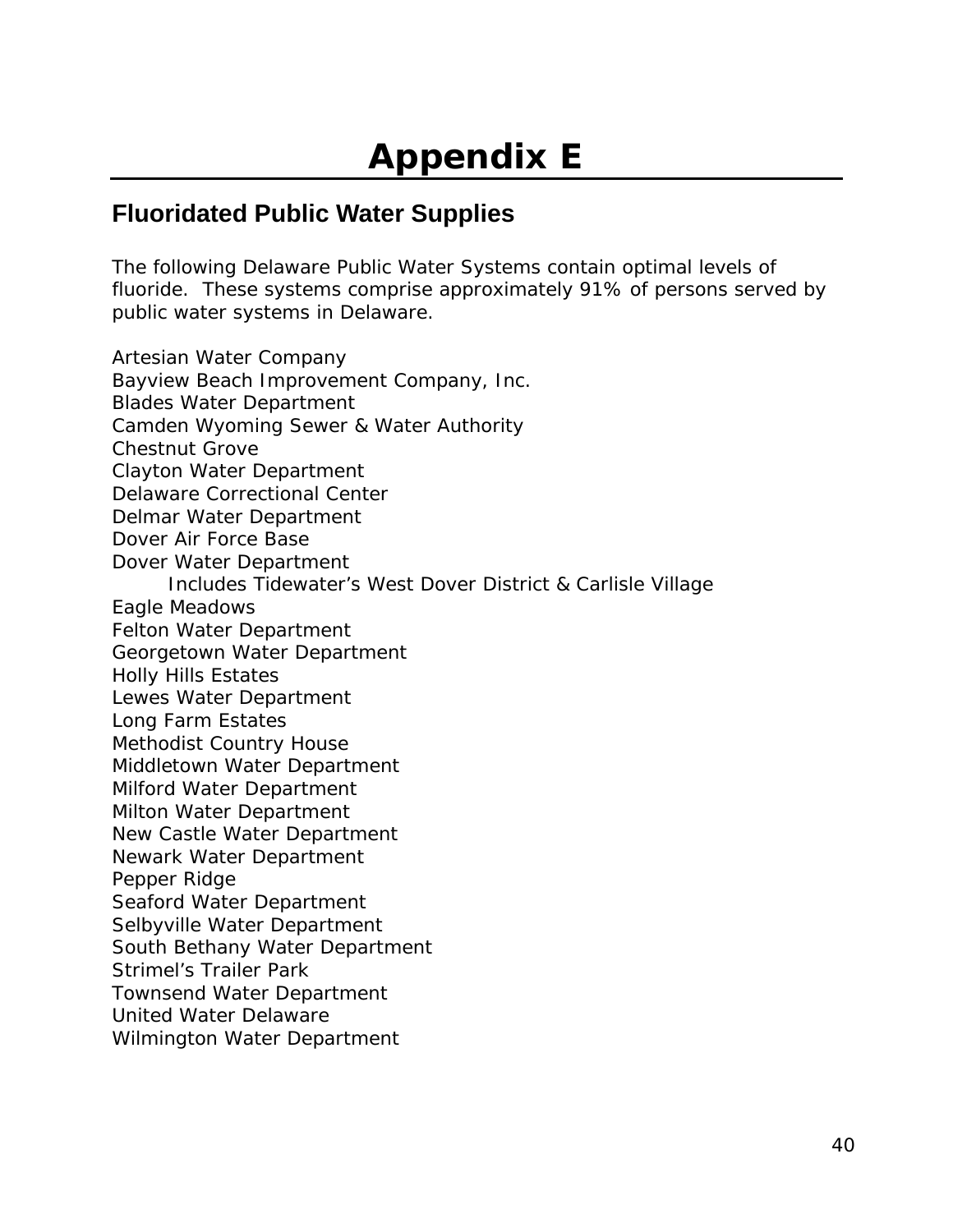## **Behavioral Risk Factor Surveillance System (BRFSS)**

The BRFSS is a state-based system of health surveys that generate information about health risk behaviors, clinical preventive practices, and health care access. It is a cross-sectional telephone survey conducted by state health departments with technical and methodological assistance provided by the United States Center for Disease Control (CDC). Every year, states conduct monthly telephone surveillance using a standardized questionnaire to determine the distribution of risk behaviors and health practices among non-institutionalized adults. The states forward the responses to the CDC, where the monthly data are aggregated for each state. The data are returned to the states and also published on the BRFSS Web site at http://www.cdc.gov/brfss. Questions on oral health were included in the 2002 and 1999 BRFSS. The following is a summary of survey findings

## *Delaware State-Wide*

|                                                                                 | Year                 | Yes                               | <b>No</b>   |
|---------------------------------------------------------------------------------|----------------------|-----------------------------------|-------------|
| Visited the dentist or dental clinic                                            | 2002                 |                                   | 74.5% 25.5% |
| within the past year for any reason                                             | 1999                 |                                   | 71.3% 28.7% |
| Had teeth cleaned by the dentist or<br>dental hygienist within the past<br>year | Year<br>2002<br>1999 | Yes<br>75.5% 24.5%<br>74.2% 25.8% | No          |
| Lost 6 or more teeth due to decay<br>or gum disease                             | Year<br>2002         | <b>Yes</b><br>19.2%               | No<br>80.8% |
|                                                                                 | 1999                 | 20.2%                             | 79.%        |